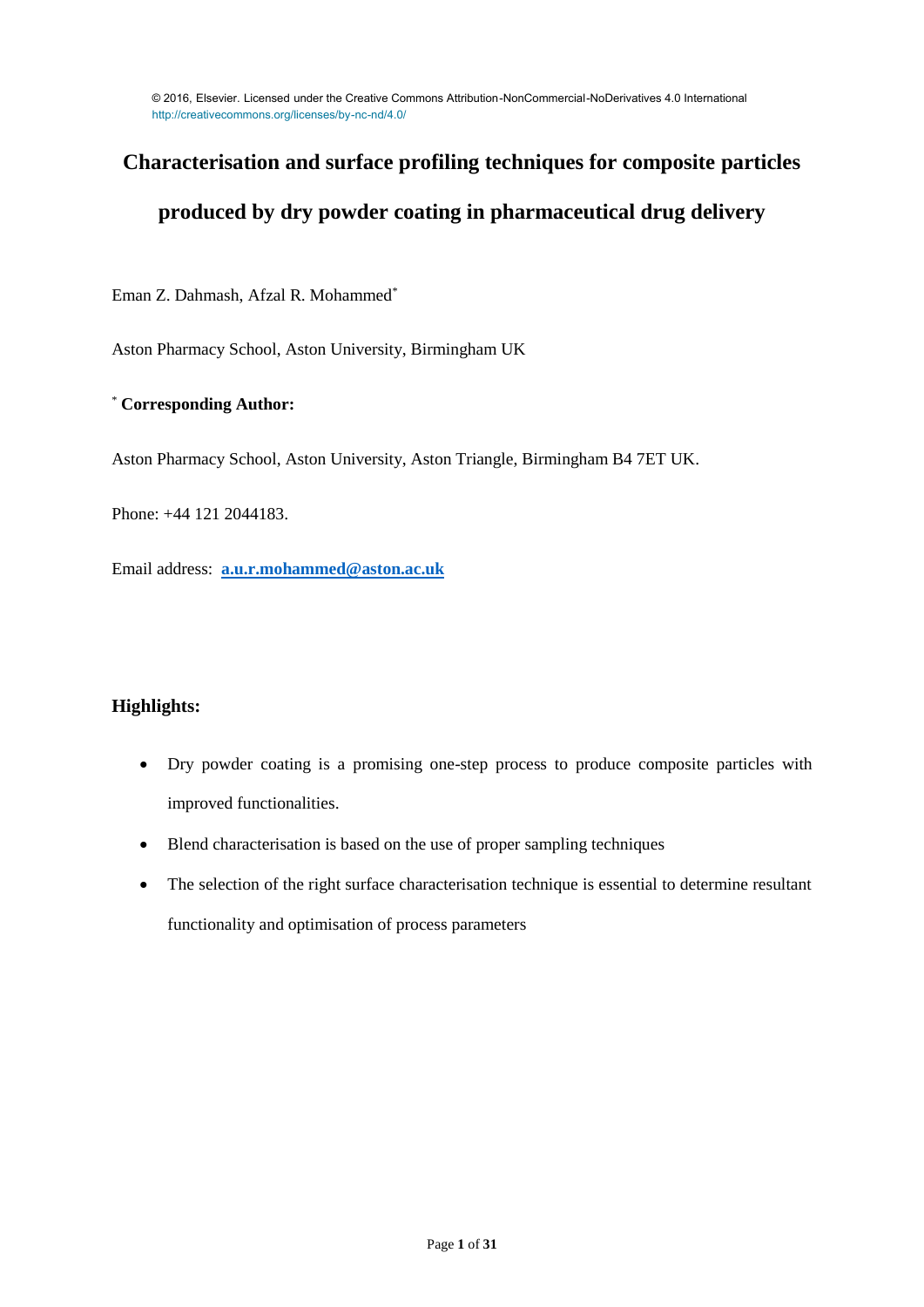# **Abstract**

Production of composite particles using dry powder coating is a one-step environmentally-friendly process for the fabrication of particles with targeted properties and favourable functionalities. Diverse functionalities such flowability-enhancement, content-uniformity and dissolution can be developed from dry particle coating. The overarching aim of this review is to enable a holistic understanding of particle functionalities that can be tailored and the selection of relevant characterisation techniques to understand their molecular basis. Key features in powder blend sampling process will be initially addressed, followed by exploring the relevant characterisation techniques within two domains. The first part discusses the functionality delivered by dry coating. The second section will focus on surface profiling that explores the dynamics and surface characteristics of the composite blends.

*Key Words: Composite particles, dry-powder coating, guest, host, powder sampling, surface profiling.*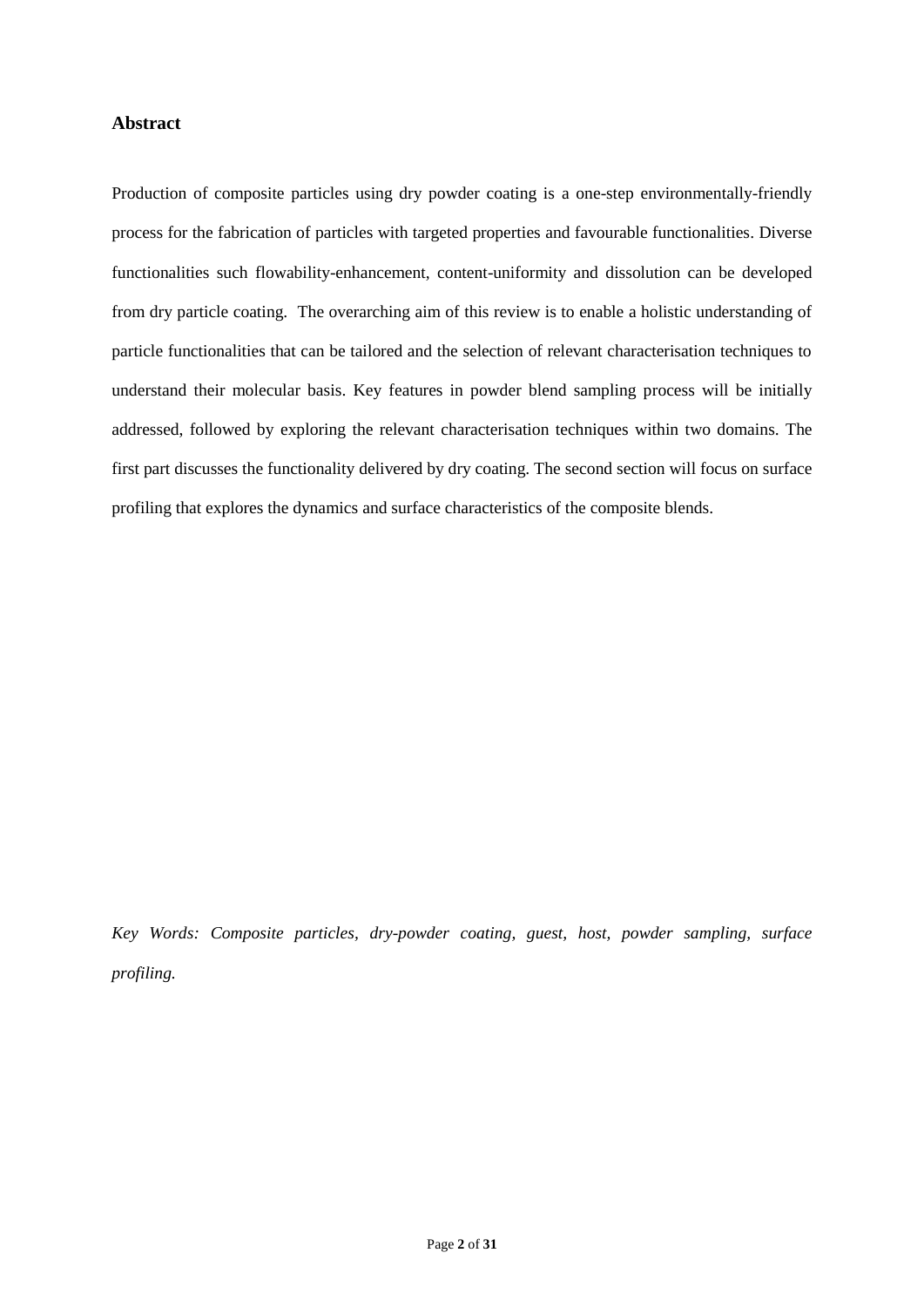Powder coating methods to improve particle properties is increasing in popularity especially in the production of functionalised particle surfaces. Currently employed methods which include; film coating; electrospraying; phase inversion nanoencapsulation and emulsion polymerisation are useful in producing particles with desired properties however require multiple steps and can often result in the chemical alteration of the materials during processing or within the resulting particles [1-4]. Dry particle coating is a one-step high shear process whereby small guest particles are adhered on to the surface of a larger host particle. The process is environmentally friendly as it does not require addition of solvent or a drying process and primarily utilises the attractive forces generated between fine guest particles and host particles (mainly Van der Waals, electrostatic or hydrogen bonding) to improve properties or produce new functionalities, resulting in a cost effective method of producing high quality stable functionalised particles [5].

Dry powder coating or hybrid mixing is a process where fine guest particles are adsorbed on to the surface of host particles under high impaction and shear forces [6-15] and Beach, L., PhD Thesis, New Jersey Institute of Technology, 2011]. The process generates forces of attraction between guest and host particles that are stronger than the weight of an individual fine guest particle resulting in deposition of the fine particles and synthesis of composite particles with improved functionalities or new properties. The forces of attraction range between van der Waals, electrostatic, hydrogen bonding and capillary forces (only generated in blends with some moisture content) [16-20]. Several applications in the pharmaceutical industry have been reported for dry coated particles and include enhancement of flowability and dispersibility of cohesive actives [10, 12, 16, 21], improvement in content uniformity and modified drug dissolution [22-24]. These applications can produce significant advantages for enhancing process and manufacture of pharmaceuticals as well as address clinical challenges encountered in drug delivery [22-24]. A thorough overview of technologies used in dry coating was reported in our recent review [5]. When compared to engineering, the application of dry coating in pharmaceutical industry is underutilised owing to the limitations encountered with the current technologies such as heat generation (as in mechanofusion), particle attrition (as in hybridiser) or contamination (as in magnetically assisted impaction coater) [5, 15, 23, 25-27]. Nevertheless, the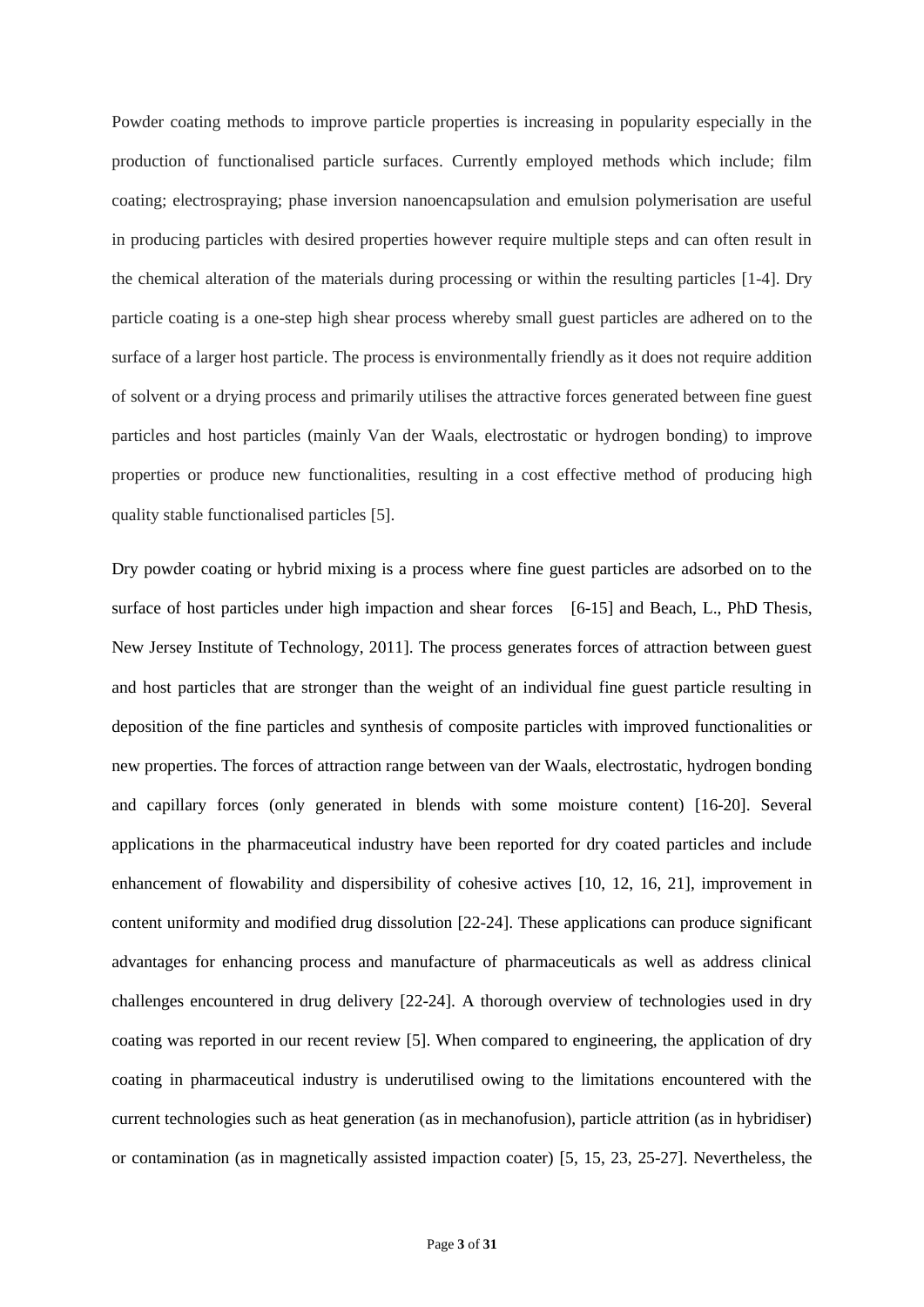process is promising being a one-step, environmentally friendly, solvent-less process that does not require additional drying or produce by-products [6, 9, 10, 15, 28, 29]. As there is currently little information available on the characterisation of the composite particles produced using dry coating, this review discusses powder sampling techniques which are key in pharmaceutical processing followed by a comprehensive evaluation of relevant characterisation techniques. The present work will highlight powder blend sampling process followed by evaluation of the different functionalities that can be introduced through dry coating. The last section will discuss the different surface profiling techniques to determine the extent and efficiency of surface coating. The overall objective of this article is to inform the reader of the various potential functionalities that can be introduced through the different dry coating processes (completely solvent free as opposed to techniques which utilise dry deposition as a part of the process) and the recent advances in surface characterisation tools to study changes in particle surface properties.

#### **Powder sampling**

### **Poor blending or inaccurate sampling?**

More than 75% of the pharmaceutical dosage forms are formulated as tablets or capsules that are processed using powder blends. Therefore, blend homogeneity is vital and reliable sampling and characterization methods are critical processes [30, 31]. Content uniformity in the final dosage form cannot be attained without a uniform mix that does not undergo any rearrangement between blending and compression-filling operations [32, 33]. The ultimate purpose of sampling is to collect a specific quantity of the powder that is expected to be representative of the entire powder bed. It entails a high level of accuracy to ensure content uniformity and physical homogeneity (e.g., particle size). Representative sampling encapsulates the process of identifying the appropriate samples with respect to location and time from within the wider powder bed as well as the selection of suitable sampling techniques [30, 34] and P.M Portillo, PhD thesis, The State University of New Jersey, 2008]. The two most important factors in accurate characterisation of the blend are sampling procedures and sampling tools as depicted in Figure 1 [31, 35].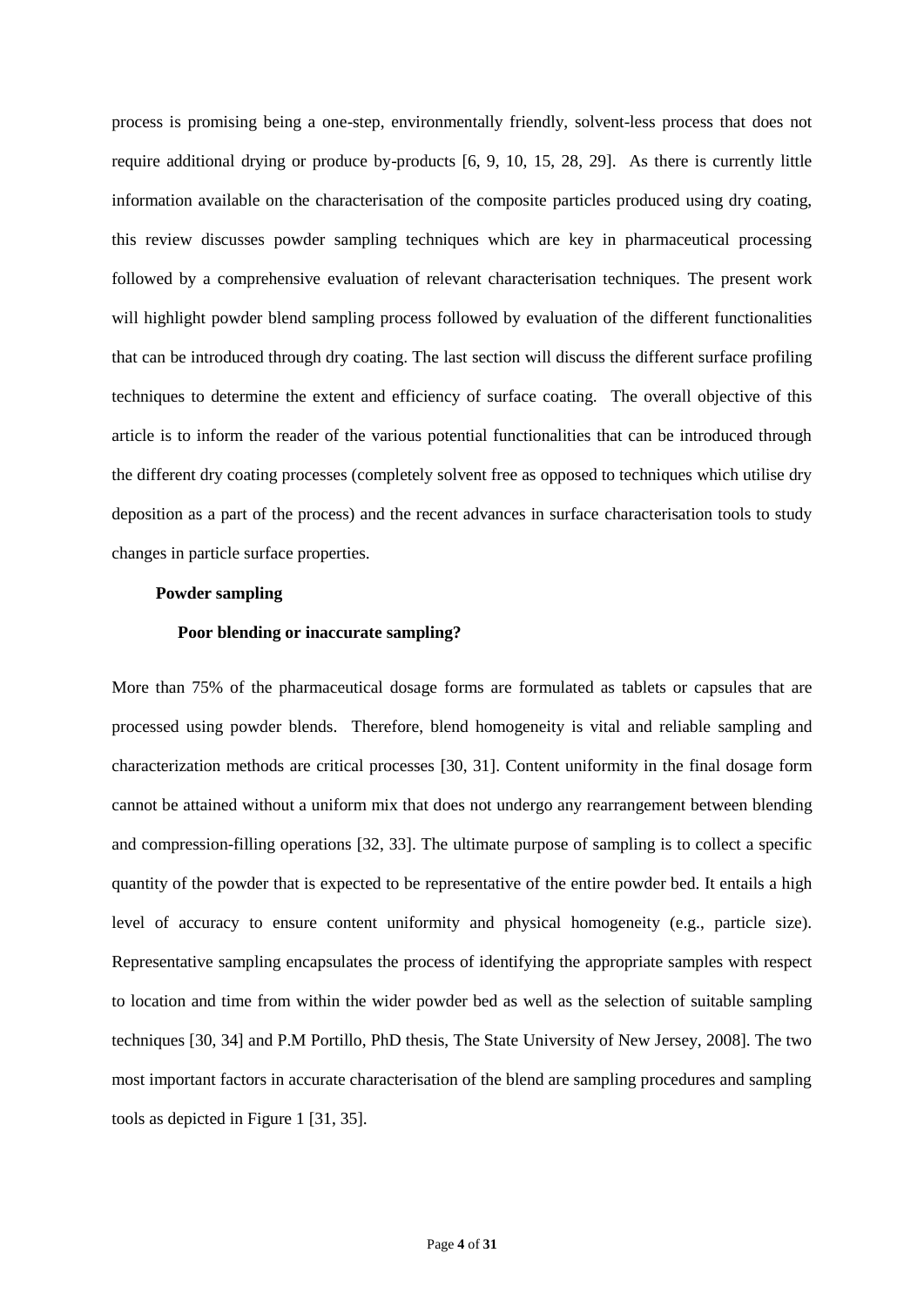#### **Sampling technique**

Although the best sampling technique is to test the final dosage form for content uniformity, in process testing provides the formulator with the option of identifying any intervention if needed [36, 37]. Sampling locations and the number of samples to be collected are the two main variables in sampling procedure. To develop an effective sampling procedure, proper understanding of the basic dynamics of the blending equipment and the limitations of powder sampling should be initially addressed. Effective sampling requires collection of adequate number of representative samples from the entire mix taking into consideration areas of poor mixing (identified through prior evaluation of blending device) whilst obtaining enough samples to create accurate and reproducible results without the need for over-sampling. Although, greater number of samples usually led to more accurate results, the objective of any sampling scheme is to gather reliable results with the fewest number of samples [36, 38-40].

Prior to commencing sampling, the following needs to be determined as summarised in Figure 1: appropriate blending time, speed range, dead spots in the device as well as the location where segregation could occur particularly in the intermediate bulk containers. To measure the true uniformity of the blend, sample size should be identified and the effect of sample size should be studied [41]. Sample size could vary between 1-10 times the final dosage units and the Food and Drug Administration (FDA) guidance states that justification for sample size needs to be provided when the size exceeds 3 times the final unit dosage form [38]. However, in dry powder coating, the process may need to be tuned as the time to obtain the sample is crucial and dependent on the duration for the formation of composite particles which in turn is dependent on the type of equipment used as well as the processing conditions.

The FDA recommendations for sampling process involve collection of three replicates from each location. A total of 10 locations need to be selected from different zones in the powder bed and assayed. Relative standard deviation (RSD)  $\leq 5\%$  is essential for all the samples tested while individual results need to be within  $\pm 10\%$  of the mean value of the final unit dosage form [38].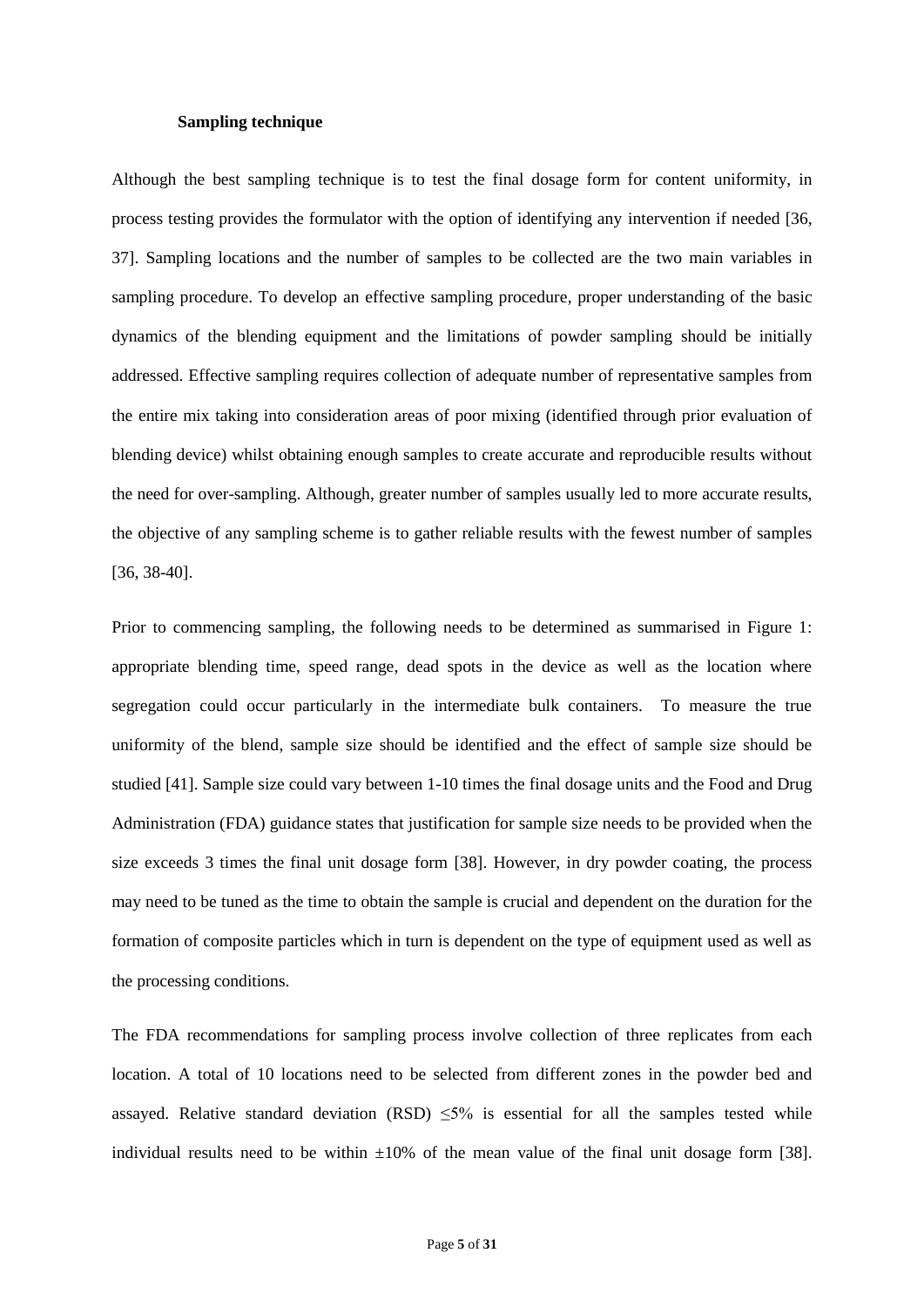Variability within the sampling could be attributed to either the sampling technique, analytical method or the mixture homogeneity [38, 41]. For cohesive powder blends, the variation in content within different regions could be attributed to the presence of agglomerates [38].



Figure 1: Flow chart highlighting the powder sampling process elements. The main components are sampling technique and the sampling device.

The blending uniformity working group (BUWG) from Product Quality Research Institute (PQRI) set recommendations on the use of stratified sampling of blend and dosage units in order to demonstrate the adequacy of mixing within the blends [38]*.* Based on the report, the FDA established the guidance for industry on stratified in-process sampling. Stratified sampling is a sampling method for dosage units that is collected according to predefined intervals and targeted locations (anticipating the locations with greatest potential to produce non uniform content). Results from these tests are used to monitor manufacturing process (i.e., the selected process for monitoring is the one responsible for causing the greatest variability in the final dosage form) [38, 42]. A recent study has developed an inline NIR (near infra-red) spectroscopy coupled with fibre optic to measure content uniformity [41].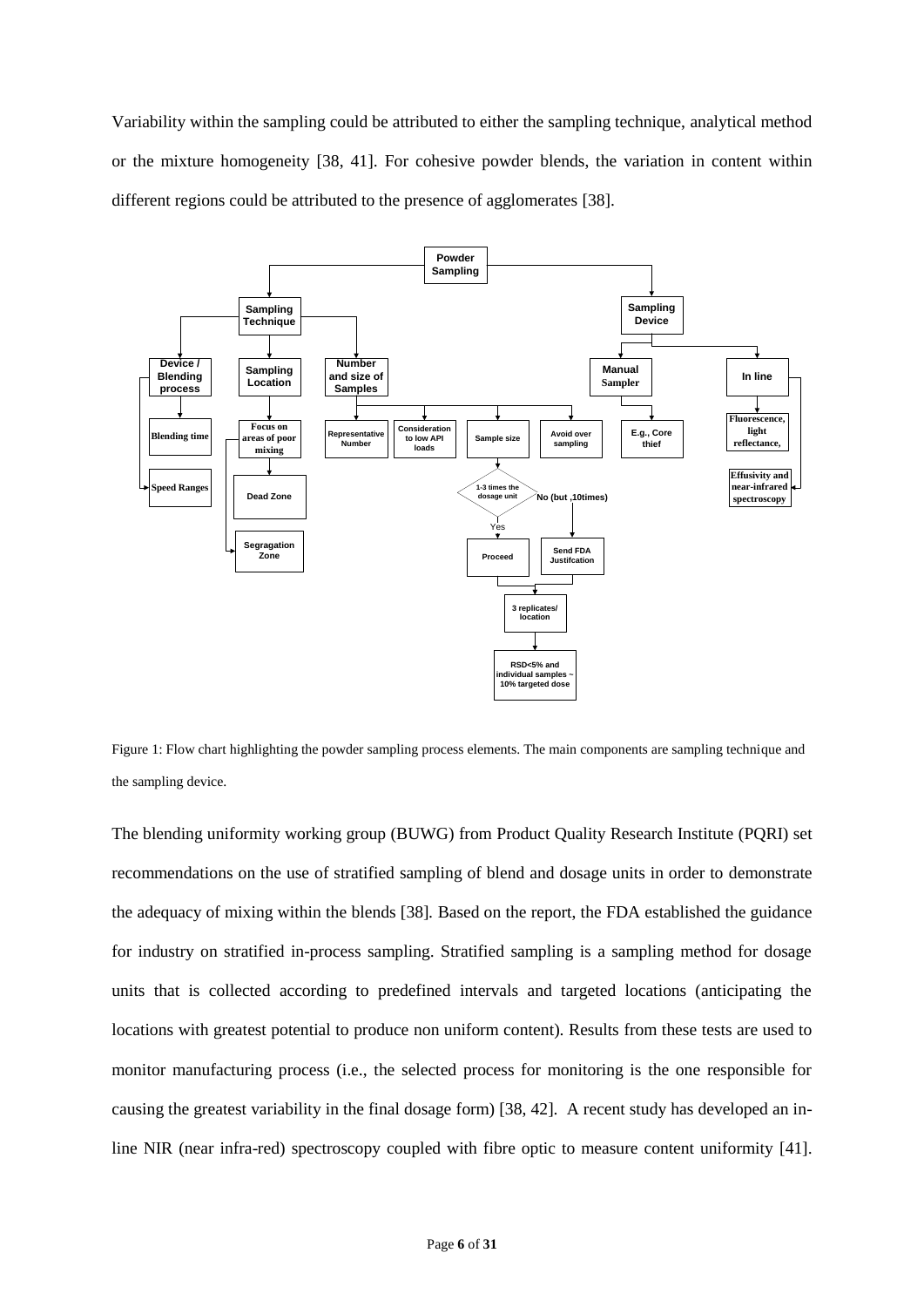The fibre optic probe measures the intensity of the reflected light from the powder bed surface using photocells and can be used to determine sample homogeneity.

#### **Sampling devices**

A lot of the generally used sampling devices lack accuracy and could result in disruption of the powder bed during sampling as concluded by Muzzio and colleagues [31]. Besides, sampling errors could result from poor flow of the cohesive mixtures into the sampling device. The most accurate and reliable results were produced when the core sampler was used. The core thief sampling device is based on the principle of enveloping a static portion of the powder bed and can be used to obtain sample without disturbing the bed structure. Withdrawal of the sample prevents segregation and further contamination/mixing with the other regions within the powder bed [30, 31]. Sampling tool and technique also vary according to the powder characteristics (cohesive versus granular free flowing). Although thief sampling remains the most commonly used sampling technique to assess powder mixing efficiency, other in-line analytical techniques were introduced that include lightinduced fluorescence, light reflectance, effusivity and NIR spectroscopy [30]. For dry coated particles, sampling would probably follow the requirements of free flowing powders as opposed to cohesive blends as dry coating has been shown to significantly enhance flowability of cohesive powders. However both the duration and the sample location need to be determined depending on the type of the equipment chosen to produce the dry coated particles.

# **Characterisation techniques**

## **Functionality characterisation (characterisation of powder behaviour)**

Dry powder coating has been extensively employed to improve various functionalities with a focus on enhancement of flowability, fluidisation, aerosolization and dispersion properties [11, 12, 14, 16, 17, 23, 24, 43, 44]. Inclusion of sub-micron fine guest particles on to the surface of micro-sized cohesive host particles resulted in the formation of surface asperities that reduce surface contact between cohesive particles thereby enhancing flowability, dispersibility or fluidisability [11, 17, 19, 45, 46]. Furthermore, production of homogenous blend using dry coating was reported in multiple studies [14,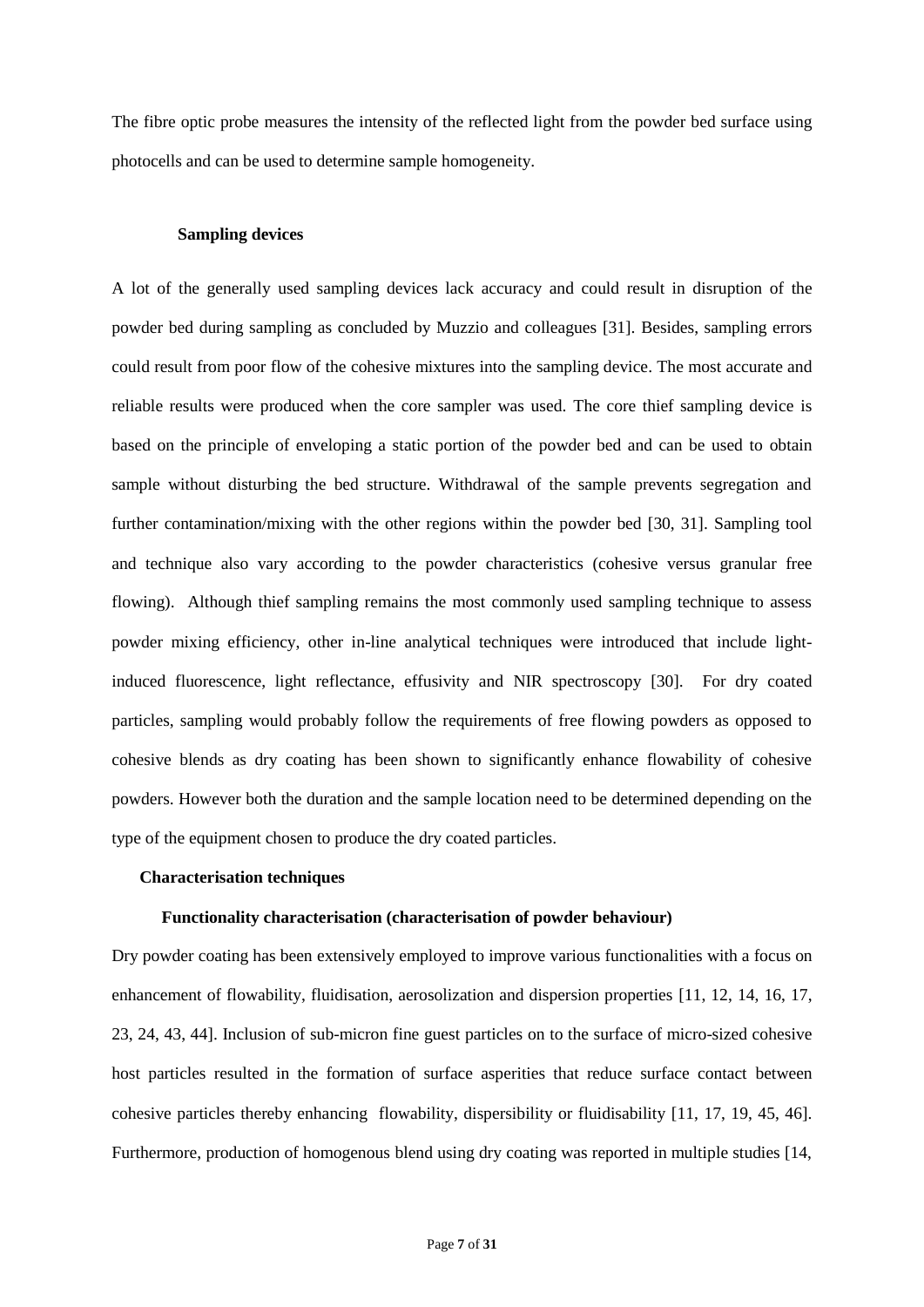29, 47]. In other applications, research from [15, 29, 48-59] investigated the use of dry coating to enhance the dissolution behaviour of insoluble actives based on the principle of dispersion of agglomerated cohesive particles which in turn maximises the surface area and results in enhanced dissolution. Various different hydophilic polymers have been studied whereby the fine guest particles (drug) were depsoited on to the surface of wettable hostss which in turn produced a synergistic effect in drug dissolution because of the fine drug particles (larger surface area) and the wettability of the host particles. The different techniques to study the charaterisation of the resultant particles have been described in detail in the section covering techniques for dry coating charatetisation.

#### **Flow properties (flowability, dispersibility and fluidisability)**

Owing to the importance of flow behaviour of powders, various characterisation techniques have been developed to describe the flow behaviour that relates to the surface interaction between components of the dry coated blend [60]. Upon dry coating, composite particles with improved flowability, dispersibility, and fluidisability were produced [61]. The following techniques were employed in characterising these properties. Each technique possesses its advantages and limitations as summarised in Table 1.

# **Angle of repose (AoR)**

AoR is a direct measure of flowability; the test reflects the resistance of material to movement as a result of interparticulate friction. It is one of the official compendial tests (USP  $\langle 1174 \rangle$ ) for flowability measurements. Although the results could vary according to the procedure used, it has its applications in pharmaceutical industry owing to the ease of equipment set up and use. AoR is a measure of the internal angle formed between the cone-like pile of the powder and the horizontal base (Figure 2) using either a static funnel height or fixed base diameter [60]. The diameter and height of the powder cone are measured and angle of repose  $(AoR= \theta)$  is calculated using equation 1:

$$
\theta = \tan^{-1} \times \frac{h}{r} \dots \dots \dots \dots \dots \dots Eq. 1
$$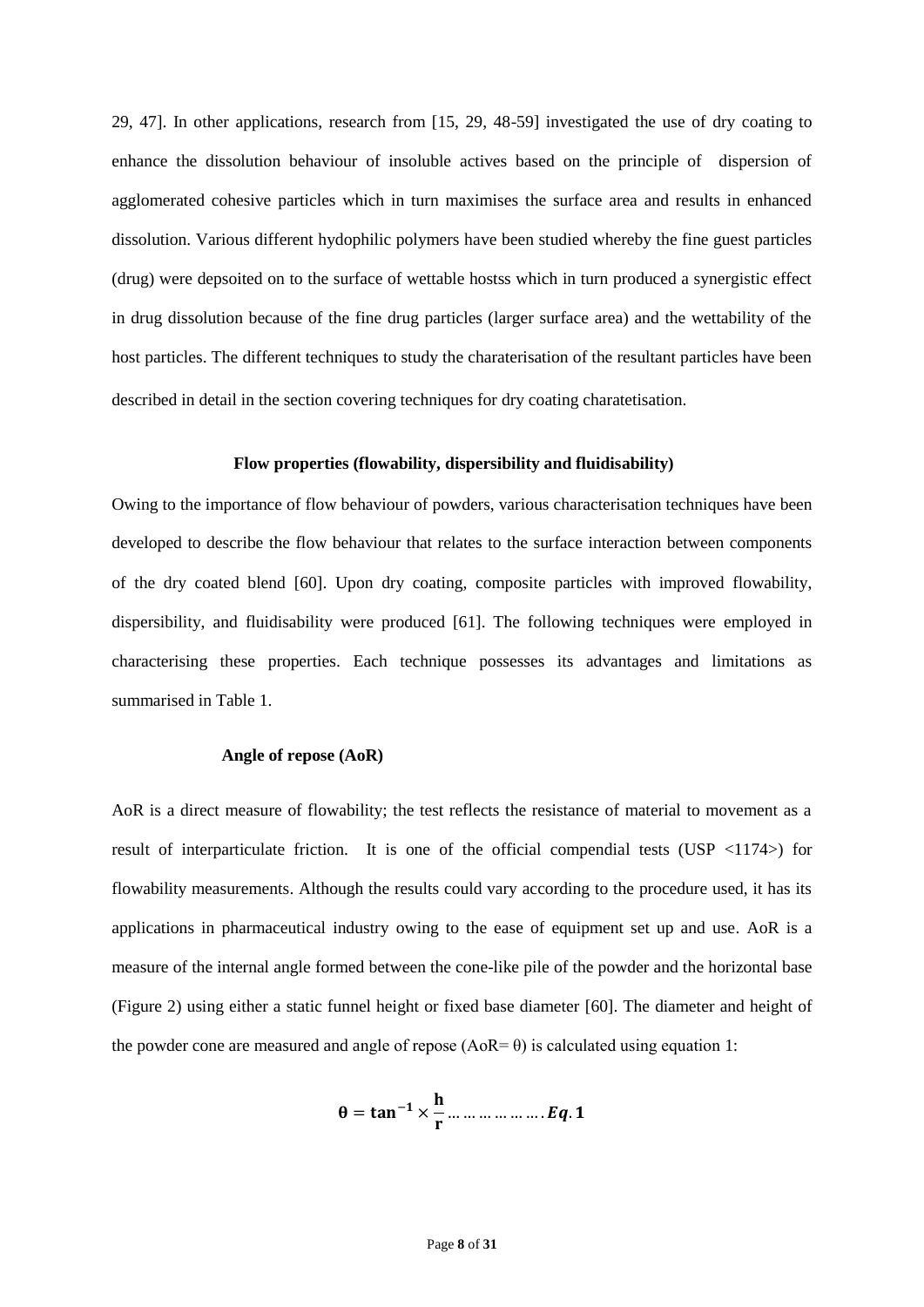Table 1: Summary of flow properties analysis techniques highlighting the main advantages and limitations

| <b>Measured Flow</b><br><b>Property</b>                | <b>Techniques</b>                                                                      | <b>Advantages</b>                                                                                                                                                                                                                                                                      | Limitations                                                                                                                                                                                                                                                                                                                                                                                                                                                                                                                                  | <b>References</b>                                                                        |
|--------------------------------------------------------|----------------------------------------------------------------------------------------|----------------------------------------------------------------------------------------------------------------------------------------------------------------------------------------------------------------------------------------------------------------------------------------|----------------------------------------------------------------------------------------------------------------------------------------------------------------------------------------------------------------------------------------------------------------------------------------------------------------------------------------------------------------------------------------------------------------------------------------------------------------------------------------------------------------------------------------------|------------------------------------------------------------------------------------------|
| <b>Flowability and</b><br>Interparticulate<br>friction | Angle of repose<br>Bulk<br>and<br>tapped<br>density<br>Hausner ratio and<br>Carr index | • Ease in processing.<br>• Cost effective that is<br>based on basic laboratory<br>devices<br>• Ideal for initial screening<br>investigation<br>and<br>of<br>improvement<br>in<br>flow<br>properties<br>upon<br>dry<br>coating<br>• Compendial procedure                                | • Sensitive to the method<br>used, low precision with<br>high<br>inter<br>and<br>intra<br>subject variability.<br>· Difficult to calculate the<br>non-uniform<br>angle<br>in<br>heaps with low reliability<br>for cohesive powder<br>• Sensitive to the device<br>used<br>$\bullet$ High<br>subjectivity<br>particularly in cohesive<br>powder not levelling well<br>in the cylinder<br>· Cohesive powder adhere<br>to walls of the cylinder<br>thus affecting volume<br>· Indirect measures based<br>bulk<br>on<br>and<br>tapped<br>density | [60, 62, 63]<br>and*                                                                     |
| Fluidisability/<br><b>Flowability</b>                  | Aeration test<br>Vibrated<br>packing<br>density                                        | • Indicate the changes in<br>flowability upon aeration<br>• Enable conditioning of the<br>sample prior analysis<br>$\bullet$ Resemble<br>actual<br>manufacturing process<br>$\bullet$ Initial<br>fluidisation<br>and<br>ultrasound<br>measurement<br>of volume.<br>• Less subjectivity | • Requires special device<br>$\bullet$ Sensitive<br>to the<br>used<br>device.<br>• Higher cost tag compared<br>with aeration test                                                                                                                                                                                                                                                                                                                                                                                                            | [24]<br>Beach, L.,<br>PhD Thesis,<br>New Jersey<br>Institute of<br>Technology,<br>2011]. |
|                                                        | <b>Shear Test</b>                                                                      | • Thorough<br>and<br>precise<br>measurement<br>of<br>fluidisability/flowability<br>· Shows the properties in<br>consolidated state<br>• Compendial procedure                                                                                                                           | • Requires special devices<br>• Requires pre-conditioning<br>by the application of<br>consolidation force<br>· Results varies according<br>to the used device                                                                                                                                                                                                                                                                                                                                                                                | $[60]$ and*                                                                              |
| <b>Dispersibility</b>                                  | Aerosizer                                                                              | • The change in particle size<br>upon the increase in<br>dispersion pressure                                                                                                                                                                                                           | • Requires special device<br>·High cost tag                                                                                                                                                                                                                                                                                                                                                                                                                                                                                                  | [61]                                                                                     |
|                                                        | infrared<br>Near<br>spectroscopy to a<br>flowing powder                                | • Determine<br>the<br>noise<br>resulting from the flow of<br>powder                                                                                                                                                                                                                    |                                                                                                                                                                                                                                                                                                                                                                                                                                                                                                                                              | $[64]$                                                                                   |
| Optimization.pdf.                                      |                                                                                        | *see: http://nordicrheologysociety.org/files/2013/10/16-Schulze-Shear-Testing-of-Powders-for-Process-                                                                                                                                                                                  |                                                                                                                                                                                                                                                                                                                                                                                                                                                                                                                                              |                                                                                          |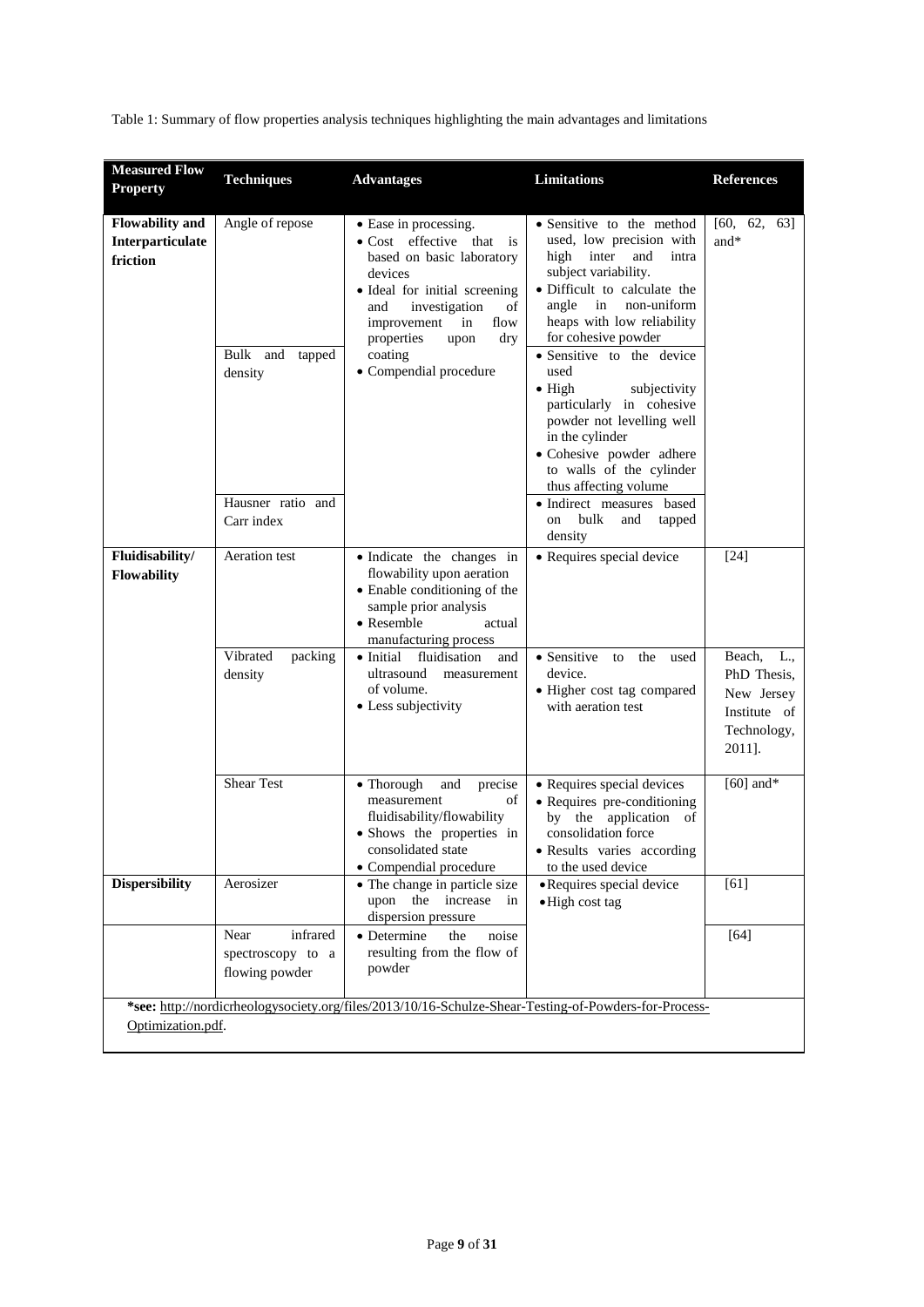

**Figure 2:** Schematic diagram for Angle of Repose (AoR) highlighting the angle formed between the horizontal surface and the cone like powder formed after passing through funnel.

Where (h) is the height of the powder cone and (r) is the radius. Values of AoR exceeding 45<sup>°</sup> indicate poor flowability. When the AoR is  $\leq 40^{\circ}$ , the powder is said to have fair flow properties and inclusion of flow aid is not required. On the other hand,  $A \circ R \leq 35^{\circ}$  but  $\geq 31^{\circ}$  is considered as good flowing powder while values  $\leq 30^{\circ}$  represent a powder with excellent flowability [60].

#### **Bulk and tapped densities / Carr Index and Hausner ratio**

Bulk and tapped densities provide information on the packing properties of powder. Carr index and Hausner ratio are derived from both bulk and tapped density. Bulk and tapped densities are determined using graduated cylinder technique. A powder is poured into a graduated cylinder without compacting. The weight (M) and the apparent bulk volume  $(V_0)$  are measured and used to calculate the apparent bulk density  $(P_b)$  using equation 2:

 $P_h = M/V_0 ... ... ... ... ...$   $Eq 2$ 

The bulk density gives an indication of the flowability with flowable powders demonstrating high bulk density [65]. Tapped density is the density change due to the mechanical tapping of the cylinder containing the powder mix. Upon tapping of the powder mix, tapped volume  $(V_t)$  is recorded and tapped density  $(P_t)$  is calculated form equation 3:

$$
P_t = \frac{M}{V_t} \dots \dots \dots \dots \dots Eq 3
$$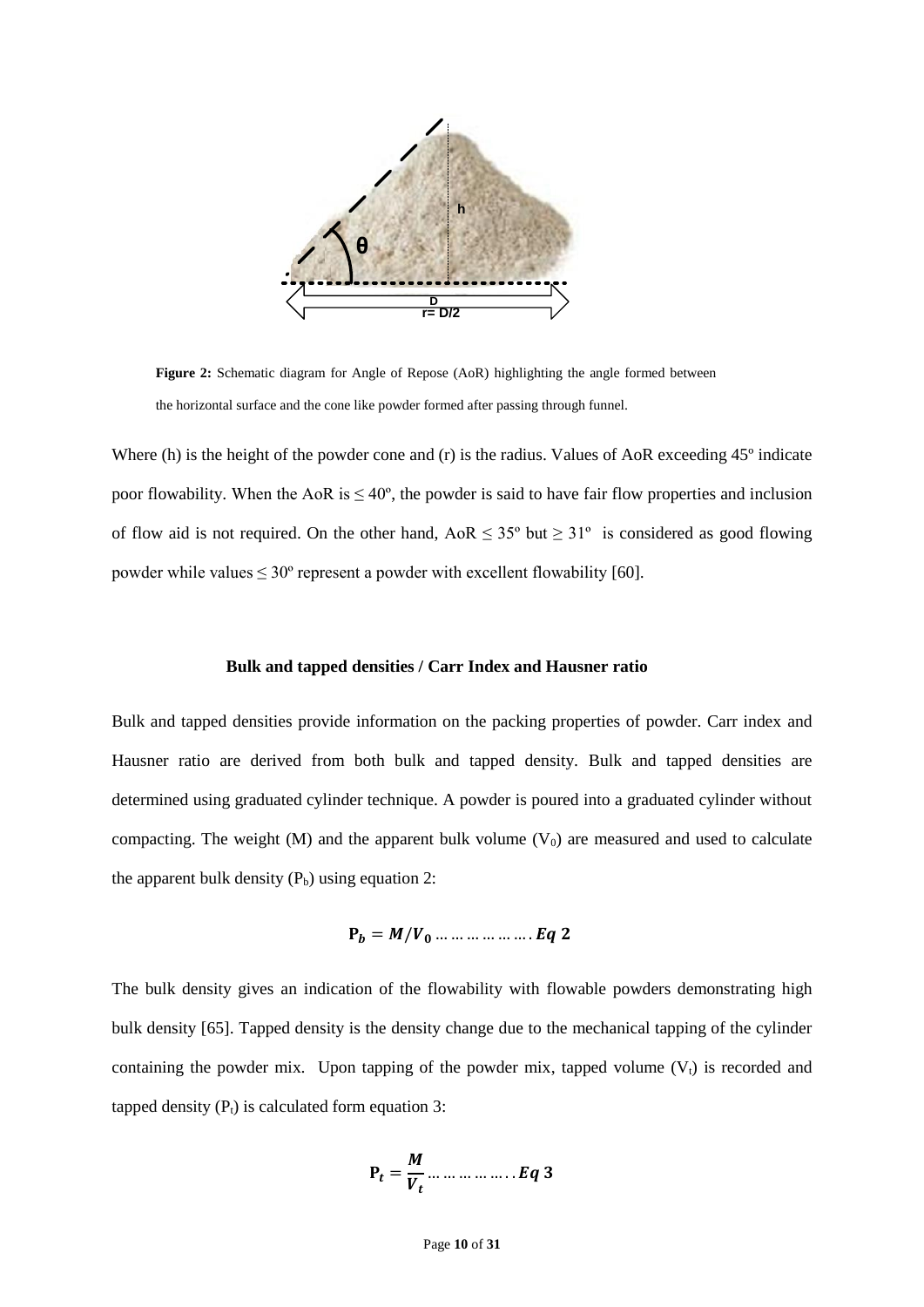Carr index and Hausner ratio parameters are interrelated and results from tapped and bulk densities are used to calculate flowability [60, 66]. Carr index (I) is calculated using equation 4:

$$
I=\frac{(\rho_t-\rho_b)}{(\rho_t)}\times 100\ldots\ldots\ldots\ldots\ldots\ldots\ldots Eq4
$$

Where  $\rho_t$  is the tapped density,  $\rho_b$  is the bulk density. Values less than 15% indicate powder with good flow characteristics. Whereas, (I) over 25% represents a powder with poor flowability [60]. Hausner ratio (HR) is an indirect representation of the flow properties that can be calculated from equation 5:

 = … … … … … … … … … .

Where  $(P_t)$  is the tapped density and  $(P_b)$  is the bulk density. USP-29 [77] specifies that a ratio of  $\lt$ 1.25 represents a powder with good flow properties. Ratio >1.34 is an example of a powder with poor flow properties. It is worth mentioning that angle of repose, Hausner ratio and Carr index are not intrinsic properties of the powder and are related to the procedure used to test them [60].

Research from [43] investigated the impact of dry coating particles to determine changes on their flowability. Three model cohesive drugs including salbutamol, triamcinolone and salmetrol were studied for flowability changes. All the three drugs had low bulk density possibly due to agglomeration of the fine particles. However, upon dry coating, the results showed that there was an increase of 50-100% in bulk density. The particles from flowable powder (upon dry coating) did not show a substantial change in tapped density when compared to bulk density as would be expected from a free flowing powder.

No single test can provide a comprehensive view of the flowability of powders [Beach, L., PhD Thesis, New Jersey Institute of Technology, 2011]. Overall the above tests provide an insight of the interparticulate adhesiveness [11, 67]. Fluidisability of the powder bed is usually measured using aeratibility using powder rheometer [68].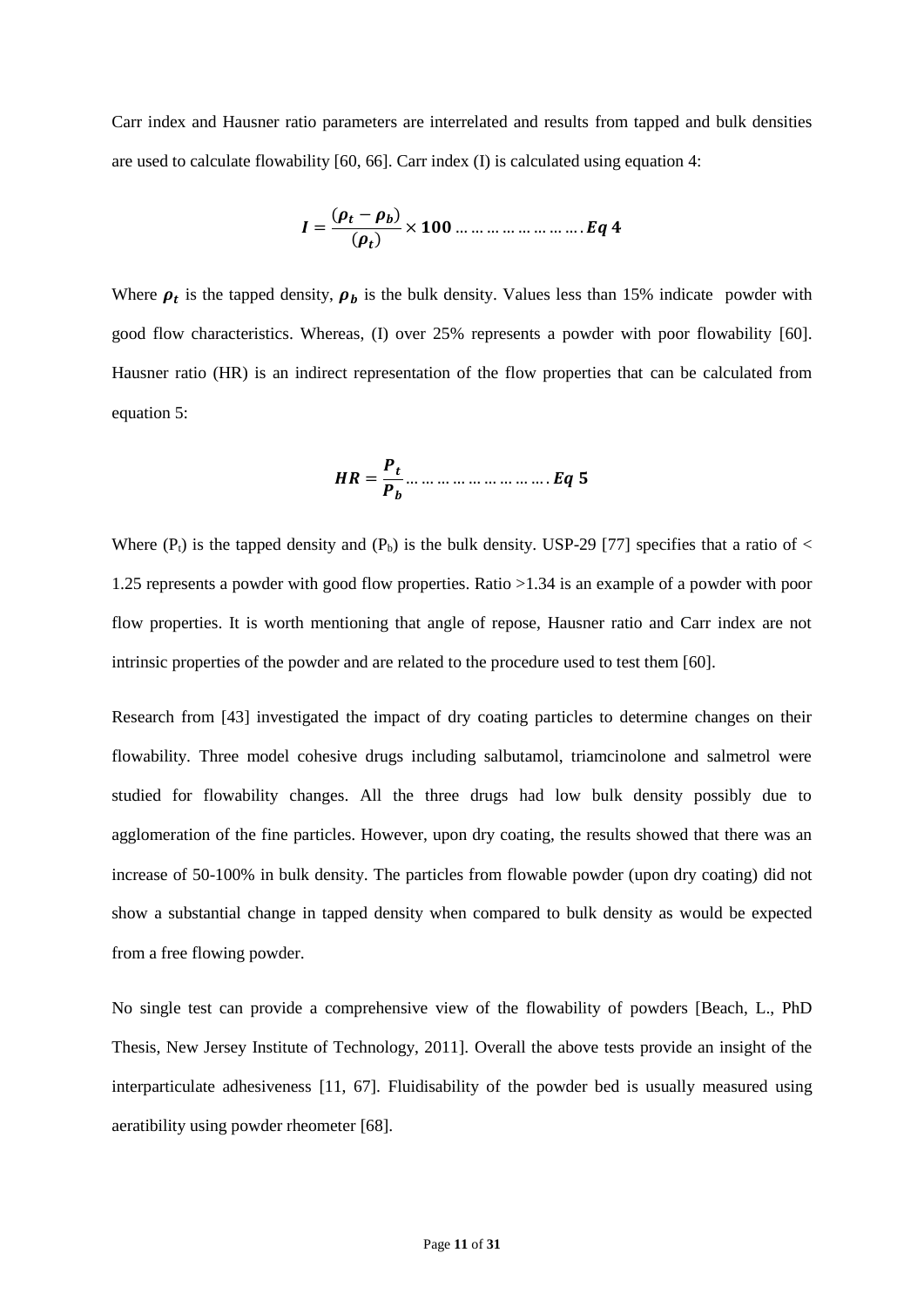# **Aeration test**

Aeration test is used to measure changes in flowability/ fluidisability of the powder upon aeration. The procedure involves placing a vessel over a perforated base that is connected to air inlet with conditioning blade (Figure 3A). Increasing air pressure is introduced into the system coupled with measuring the force required to move the blade (aeration energy). The higher the aeration energy needed for fluidisation, the poorer the flow properties of the powder (Figure 3B). The ratio between aeration energy to air velocity is termed the basic flowability energy (BFE), and the aeration energy at air velocity of 10mm/s is known as aeration ratio (AR) [24]. Zhou *et al.* [24] used the test to determine the enhancement of fluidisation behaviour of dry coated micronized lactose with magnesium stearate as guest particles.



Figure 3: Schematic diagram showing the aeration test (A) where air is introduced from the bottom of the perforated chamber containing the tested powder while testing the aeration energy (B) diagram showing the difference in aeration energy between cohesive and non-cohesive powders.

# **Vibrated packing density**

Similar to aeration test, this technique measures bulk density for cohesive powders. The test has been employed to identify the improvement in powder flowability upon dry coating process. The process is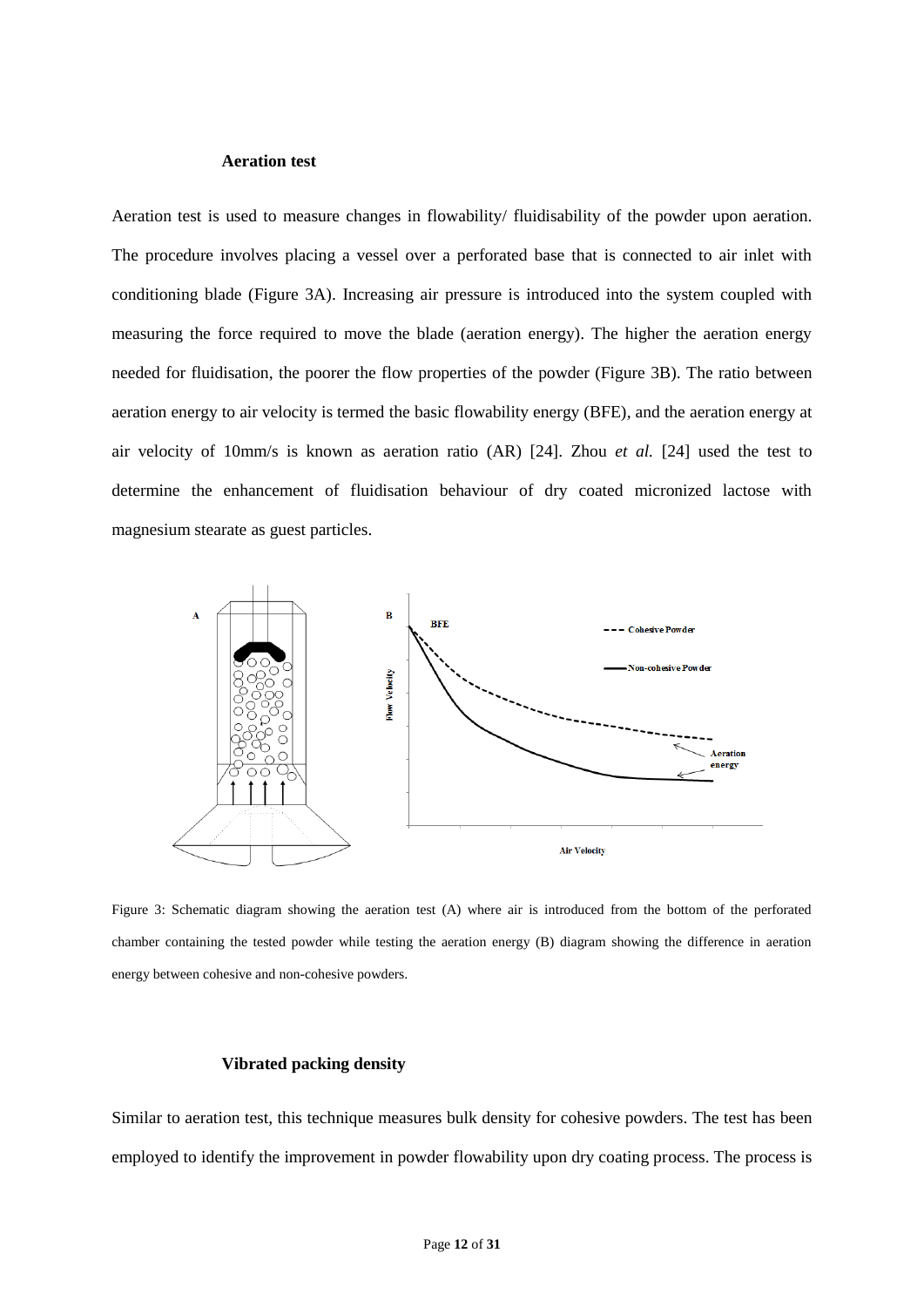built on initial fluidisation of the powder bed followed by allowing adequate time to settle. Ultrasound is used to measure the volume of a predetermined weight of powder to assess the solid fraction. Flowable powders tend to have higher solid fraction than less flowable counterparts [Beach, L., PhD Thesis, New Jersey Institute of Technology, 2011].

#### **Shear Cell test**

.

The USP <1174> describes shear cell method for providing a thorough and precise assessment of the powder flow behaviour [60]. There are various methods employed to measure the shear test and the fundamental principle is based on powder mechanics. The uniaxial compression test is executed when a cylinder is filled with the sample powder followed by application of vertical pressure on to the sample (consolidation stress  $(\sigma_1)$ ) as depicted in Figure 4. Upon the presentation of consolidation load, the bulk density and powder strength increases. Then the cylinder is removed leaving the consolidated powder. This is followed by the application of increasing vertical compression strength on the sample until the splitting of sample bed. The stress responsible for breaking the consolidated powder is called the unconfined yield stress (σ<sub>c</sub>) [69] and see: [http://nordicrheologysociety.org/files/2013/10/16-](http://nordicrheologysociety.org/files/2013/10/16-Schulze-Shear-Testing-of-Powders-for-Process-Optimization.pdf) [Schulze-Shear-Testing-of-Powders-for-Process-Optimization.pdf.](http://nordicrheologysociety.org/files/2013/10/16-Schulze-Shear-Testing-of-Powders-for-Process-Optimization.pdf)]. Both bulk density and yield stress increase with the increase in consolidation stress ( $\sigma_1$ ). The value representing  $\sigma_1/\sigma_c$  provides flow function coefficient (FFC). As the strength of the powder needs to be overcome to initiate flow, the higher the value of FFC the better the flowability of the material [see**:**  [http://nordicrheologysociety.org/files/2013/10/16-Schulze-Shear-Testing-of-Powders-for-Process-](http://nordicrheologysociety.org/files/2013/10/16-Schulze-Shear-Testing-of-Powders-for-Process-Optimization.pdf)[Optimization.pdf.](http://nordicrheologysociety.org/files/2013/10/16-Schulze-Shear-Testing-of-Powders-for-Process-Optimization.pdf)]. Values of FFC range from 1-10, where a value <4 represents a cohesive powder whereas FFC exceeding 10 is an indication of free flowing powder [14, 61, 68] and Beach, L., PhD Thesis, New Jersey Institute of Technology, 2011].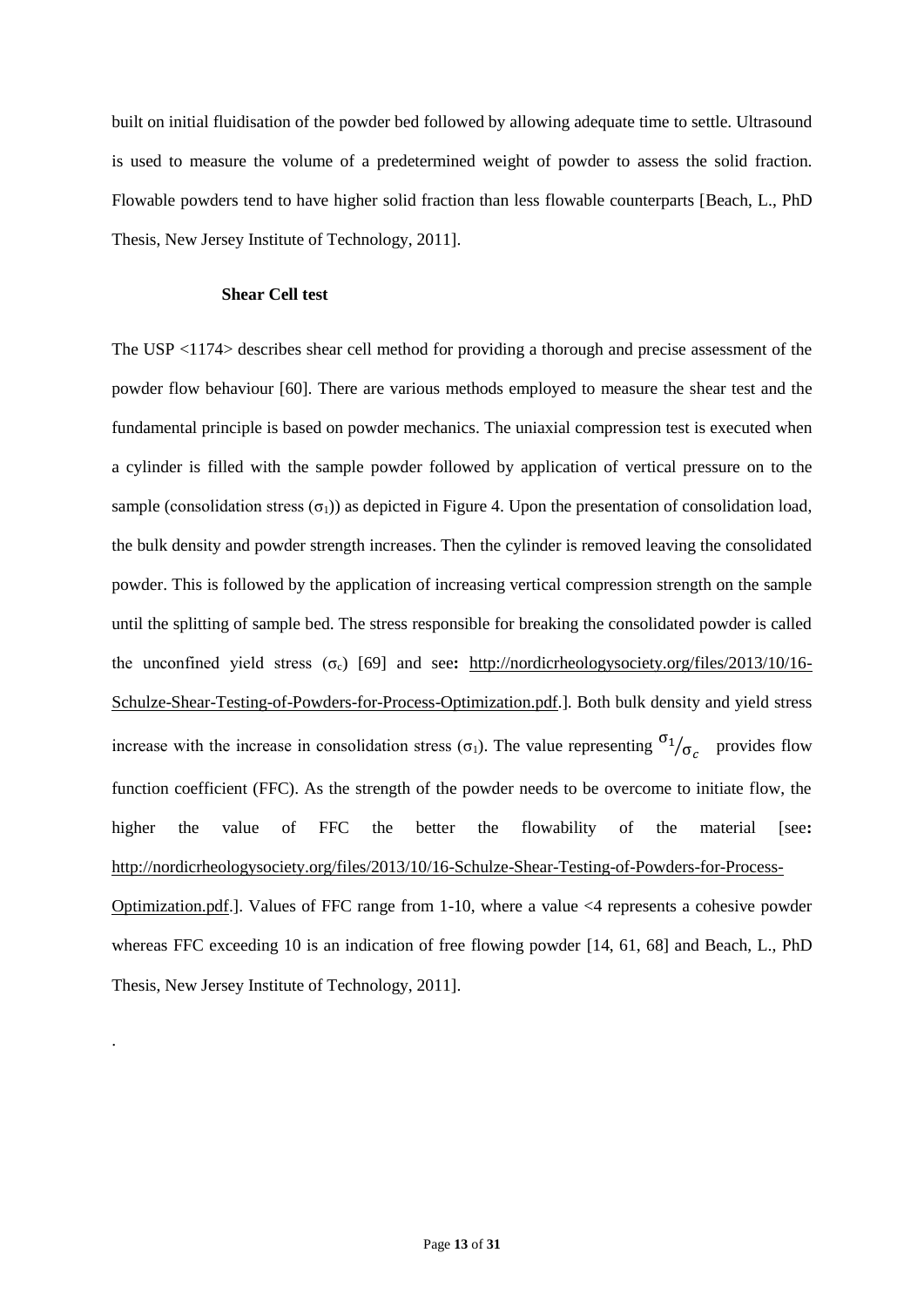

Figure 4: Schematic diagram showing the process of shear test. Consolidated shear stress is applied to a powder bed followed by vertical compression to the consolidated powder till yield stress is obtained to produce unconsolidated powder.

Yield limit is a measure of the shear stress needed to initiate powder flow. Shear test is carried out as described above where the consolidated powder bed is split using an increasing normal stress. Shear stress is measured and plotted against the normal stress [see**:**  [http://nordicrheologysociety.org/files/2013/10/16-Schulze-Shear-Testing-of-Powders-for-Process-](http://nordicrheologysociety.org/files/2013/10/16-Schulze-Shear-Testing-of-Powders-for-Process-Optimization.pdf)

[Optimization.pdf.](http://nordicrheologysociety.org/files/2013/10/16-Schulze-Shear-Testing-of-Powders-for-Process-Optimization.pdf)]. Cohesion is calculated from the graph when the shear stress is zero (the higher the cohesion value the higher the interparticulate forces). A study by [43] using shear test revealed that a reduction in cohesive forces upon dry coating was obtained as demonstrated by a higher shear stress value at each normal stress point for uncoated compared with dry coated particles as a result of reduced interparticulate forces.

The difference between AoR and shear testing is that AoR is carried out without subjecting the powder bed to any consolidation (zero external consolidation force) unlike the shear test where the test is carried out after initial consolidation of the powder bed [60, 61].

# **Particle size analysis/ aerosizer**

The use of particle size analyser (aerosizer) to determine the dispersibility of composite particles upon dry coating has been reported in various studies [20, 43, 61, 68]. Studying the change in particle size distribution as a function of dispersion pressure using particle size analyser with laser diffraction was employed to determine the extent of agglomeration and de-agglomeration behaviour of the powder blend after dry coating [61, 68]. The extent of dispersibility was calculated from the gradient obtained upon plotting pressure titration curve (plotting the D90 (maximum size for 90% of the sample) value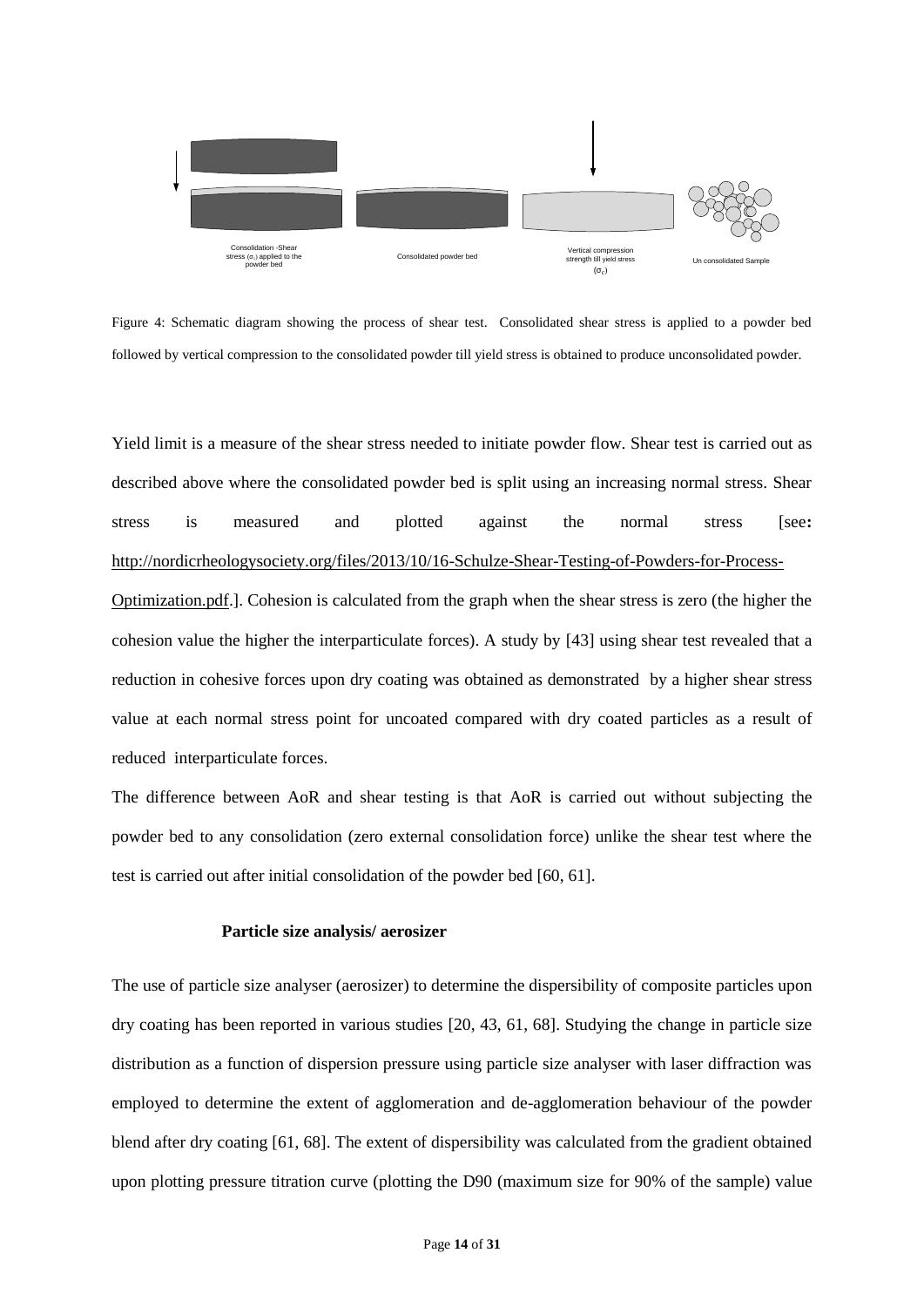versus dispersion pressure) with low values indicating good dispersibility [64]. It was also noted that for dry coated particles the particle size (D90 value) did not reduce upon increase of dispersion pressure whereas uncoated particles showed a drastic reduction in particle size upon the increase in dispersion pressure (therefore producing higher gradient value). This difference was attributed mainly to the breakdown of agglomerates of the uncoated particles upon increase of dispersion pressure. These results provide an insight of dispersibility of the material as reduced/lowering of dispersion pressure translates into higher dispersibility underpinned by reduced cohesivity which enhances flowability. Besides, use of particle size analysis also provides vital quantitative data on the degree of particle attrition which is one of the important factors which requires optimisation in dry coating [43, 61]. Real time aerosolisation characterisation of dry coated powders using laser diffraction systems has also been used to investigate optimum coating percentage of magnesium stearate guest particles over salbutamol sulphate host particles. 2% magnesium stearate was calculated as the optimum percentage for dry coating that resulted in de-agglomeration of cohesive agglomerates causing improved aerosolisation [70].

#### **Near infrared spectroscopy (NIR)**

NIR characterisation technique was introduced as a means to quantify flowability of powders. It is an in-line process based on capturing the noise from powder flowing from a funnel with the principle that less noise is produced from free flowing material. A flow intensity index is used to evaluate the consistency of powder flow (it is the inverse of the noise spectra). Consistency of powder flow was determined upon plotting the flow intensity index versus time with an aim to understand the flow properties [64] and Beach, L., PhD Thesis, New Jersey Institute of Technology, 2011].

# **Porosity**

The measurement of porosity using gas displacement technique for dry coated powder bed was reported to provide an indication of the packing properties [68]. Results from [68] demonstrated that dry coated blends have lower porosity compared with physically mixed particles. This difference was attributed to the increase in packing of particles upon the reduction of interparticulate adhesive forces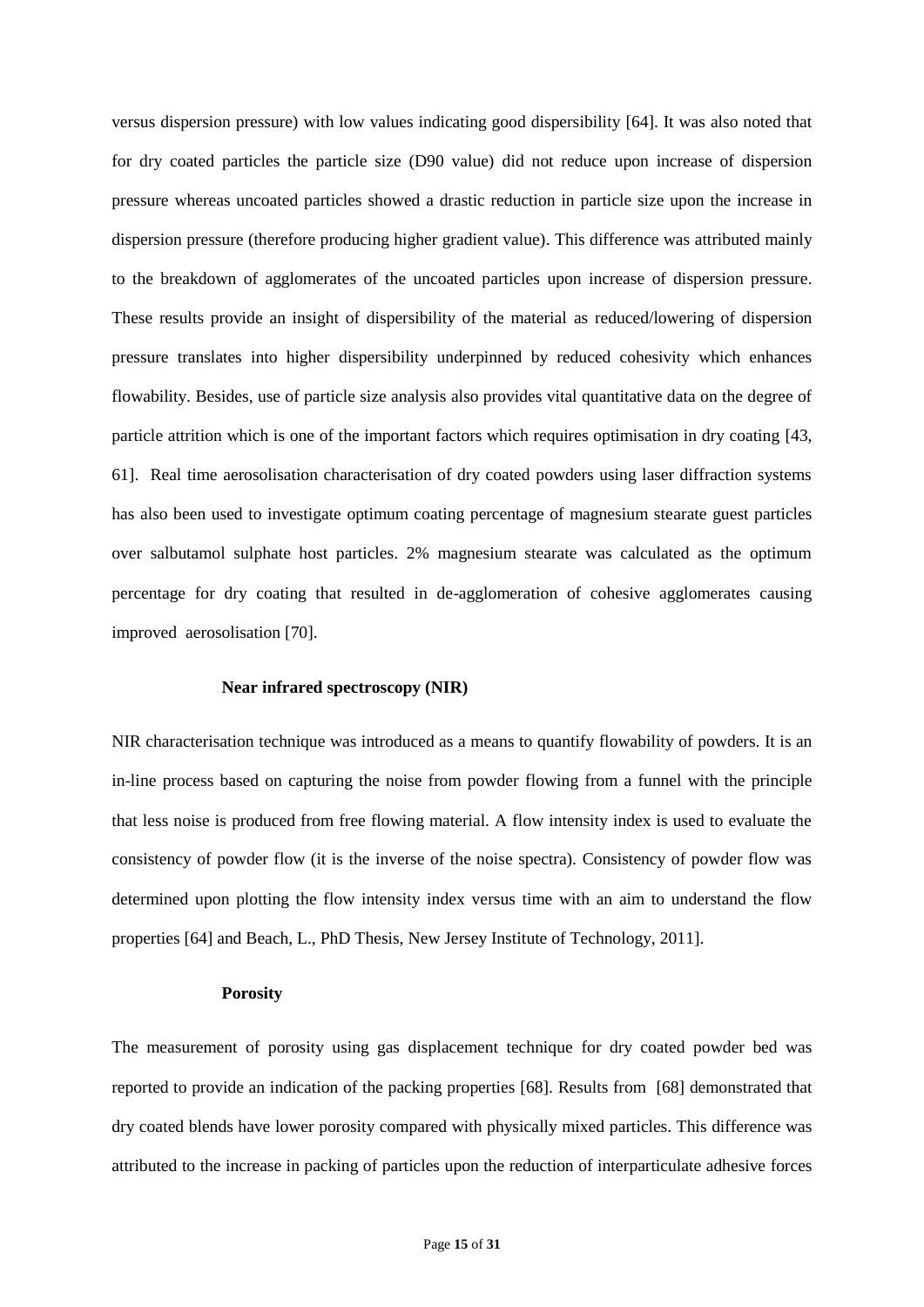producing more compact particles. Additionally, smaller fine particles get lodged into the pores of the host particles resulting in reduction in porosity.

#### **Content uniformity and dissolution studies**

The determination of blend homogeneity for the dry coated composite particles is carried out according to the compendial requirement for actives and excipients [71, 72]. Furthermore, dissolution studies that relate to modification of drug release for model compounds upon dry coating were studied with a view to developing functionalised particles with modified release rate [19]. The methods described in compendia (USP methods using either apparatus I or II) were the most utilised techniques to study the changes in release behaviour of various functionalised particle formulations [71].

# **Crystallinity**

During dry coating, particles are exposed to high degree of compression and shear forces. Some devices produce particle attrition (e.g., high force devices like hybridizer, mechanofusion or Fluid energy mill) that might result in the formation of an amorphous form or induce polymorphic transformations of the host or guest particles [22, 29, 73]. In their research Höckerfelt and Nystorm [74] demonstrated that crystalline material subjected to mechanical force (without particle attrition or micronisation) can transform into an amorphous state which can impact on the properties of the resultant particles. The change in material crystallinity will influence its solubility, bioavailability as well as stability [22, 73]. Ishizaka [6, 29] used X-ray powder diffraction analysis (XRD) to examine crystallinity of processed material (particularly APIs). The results demonstrated a change of the API (oxyphenbutazone) from crystalline to amorphous state upon dry powder coating which further upon storage over a seven month period produced variable results (degree of crystallinity of oxyphenbutazone was reduced to 12.8% after 4 days of dry coating and was increased to 43.3% after 7 months). Furthermore, Raman spectroscopy as well as differential scanning calorimeter (DSC) were utilised to study and examine crystallinity. Using DSC, the degree of crystallinity was calculated from the ratio between heat of fusion of micronized particle and the heat of fusion of original particles [22].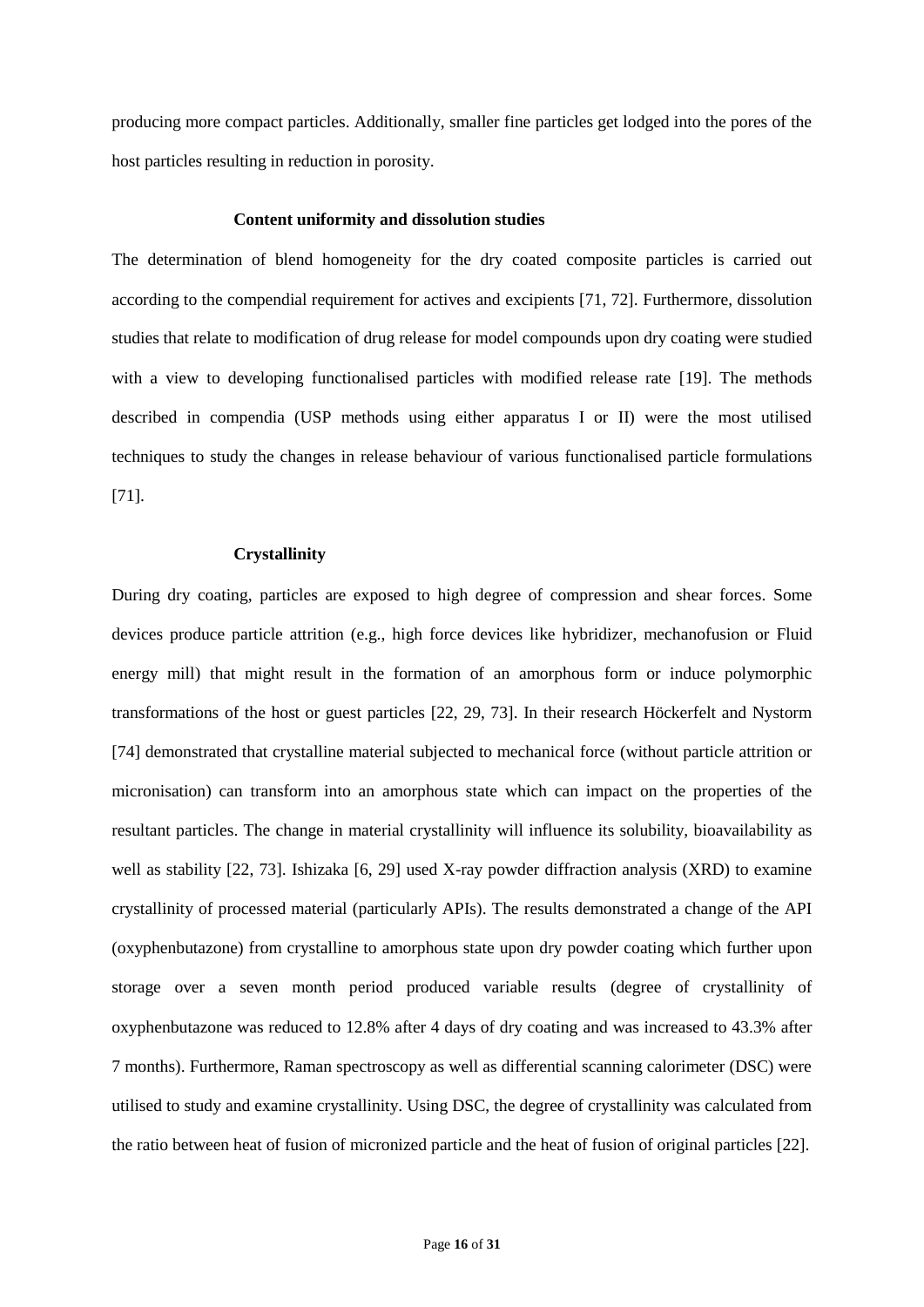#### **Wettability**

Production of dry coated composite particles with either enhanced hydrophilicity or hydrophobicity has been reported [23]. To verify the change in hydrophilic nature, wettability test was carried out using the rate penetration method. A reduction in the amount of water absorbed was noted when cornstarch (15µm) host particles were coated with 1% silica (0.3µm) using MAIC (Magnetically assisted impaction coating) dry coating. Untreated corn-starch particles absorbed almost 60% of their total weight of water, whereas dry coating dropped it to 18% of its weight [23].

#### **Particle dynamics and Surface profiling characterisation for dry coating**

The movement of particles within the powder bed during mixing and dry coating process plays a fundamental role in the dynamics of mixing. Therefore, developing knowledge of the particle dynamics can enable the understanding of the dry coating mechanism and therefore, helps in enhancing the design of the dry coating device [75]. Besides, characterisation of a thin coat of the guest particles over the host is challenging due to the need for high resolution analytical techniques that can distinguish changes in surface properties [76]. Table 2 summarises the techniques that have been studied in characterisation and understanding surface coating process in dry coating.

# **Positron Emission Particle Tracking (PEPT)**

Positron Emission Particle Tracking (PEPT) has been employed to identify the mobility of dry coated versus uncoated blends [Beach, L., PhD Thesis, New Jersey Institute of Technology, 2011]. PEPT offers thorough quantitative information on the internal flow patterns and the dynamics of the dry coating process [41]. An increase in powder flowability is related to the increase in its mobility. The test is based on the principle of tracing the movement of a single radioactive moiety as a function of time. Emission of gamma radiation from the radioactive candidate during its movement within the device can be used to track particle flow with a resolution of one tenth of a mm [41] and Beach, L., PhD Thesis, New Jersey Institute of Technology, 2011]..

Similarly radioactive particle tracking (RPT) is another technique that measures the movement of particles in circulating fluidised beds. It uses Sc46 (Scandium) as the source for gamma-ray emissions but consists of different detector system when compared to PEPT [75].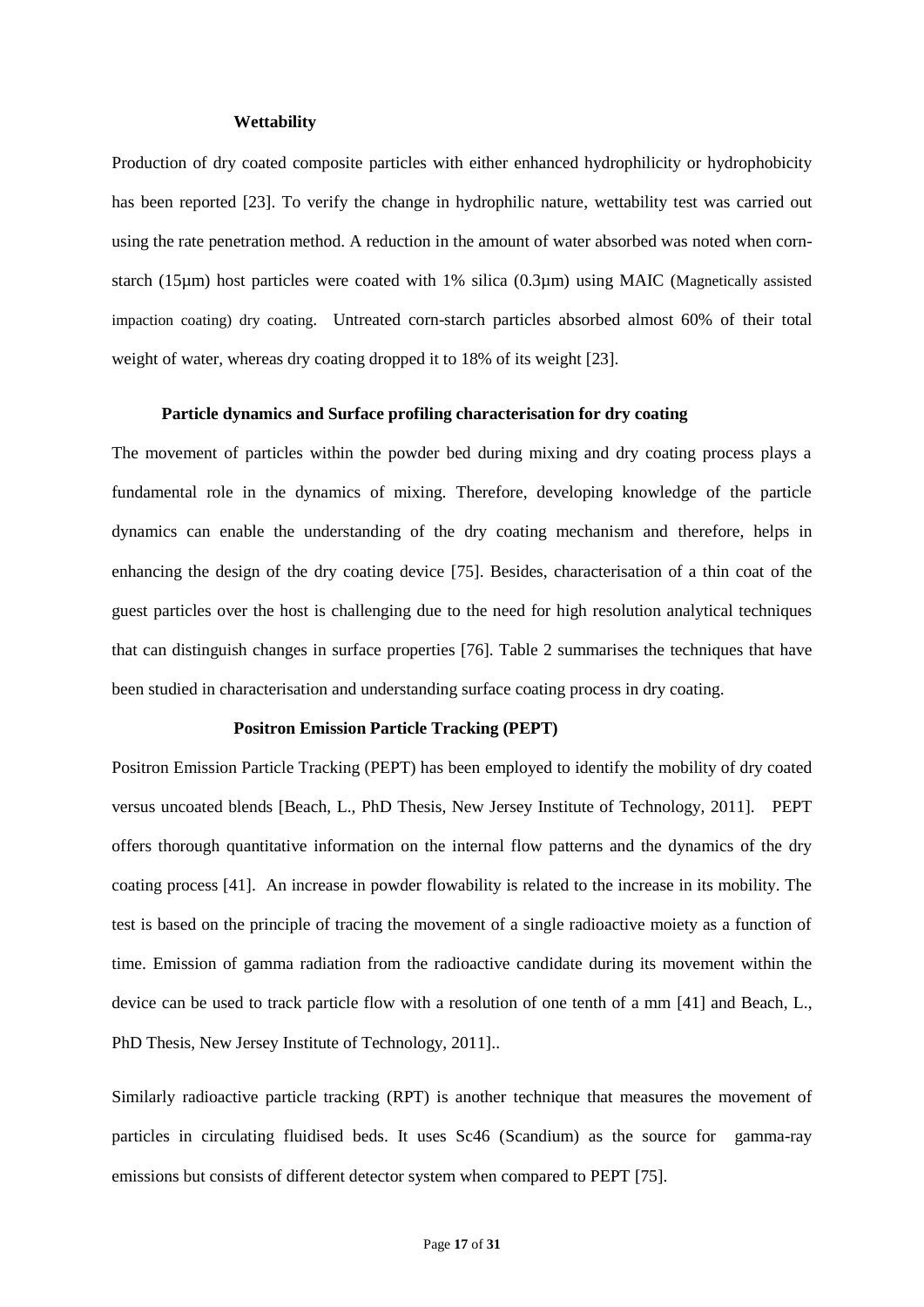#### **X-ray Photoelectron Spectroscopy (XPS)**

XPS is a characterisation technique that maps particle topography (2-10nm depth) and provides specific chemical information on coating quality of guest particles. It not only reveals the elemental composition present on the surface but also provides vital information on particle bonding. The principle is based on an x-ray beam bombarding the surface of a sample and exciting electrons that escape from the atom as portrayed in figure 5. These events are captured by electron energy analyser that produces an energy spectrum [77]. Research from [76, 78] investigated dry coating of lactose and ibuprofen particles with magnesium stearate using XPS. The elemental composition of the untreated samples did not show the presence of magnesium on the surface of lactose particles, while an increasing amount of magnesium was detected with increasing the concentration of magnesium stearate with a concomitant reduction in the intensity of oxygen atoms that represented the surface of lactose particles. Additionally, the intensity for C-C bond (characterising magnesium stearate) increased with the increase in coverage while that of C-O bond (characterising Lactose host) was reduced. It is worth mentioning that the accuracy of the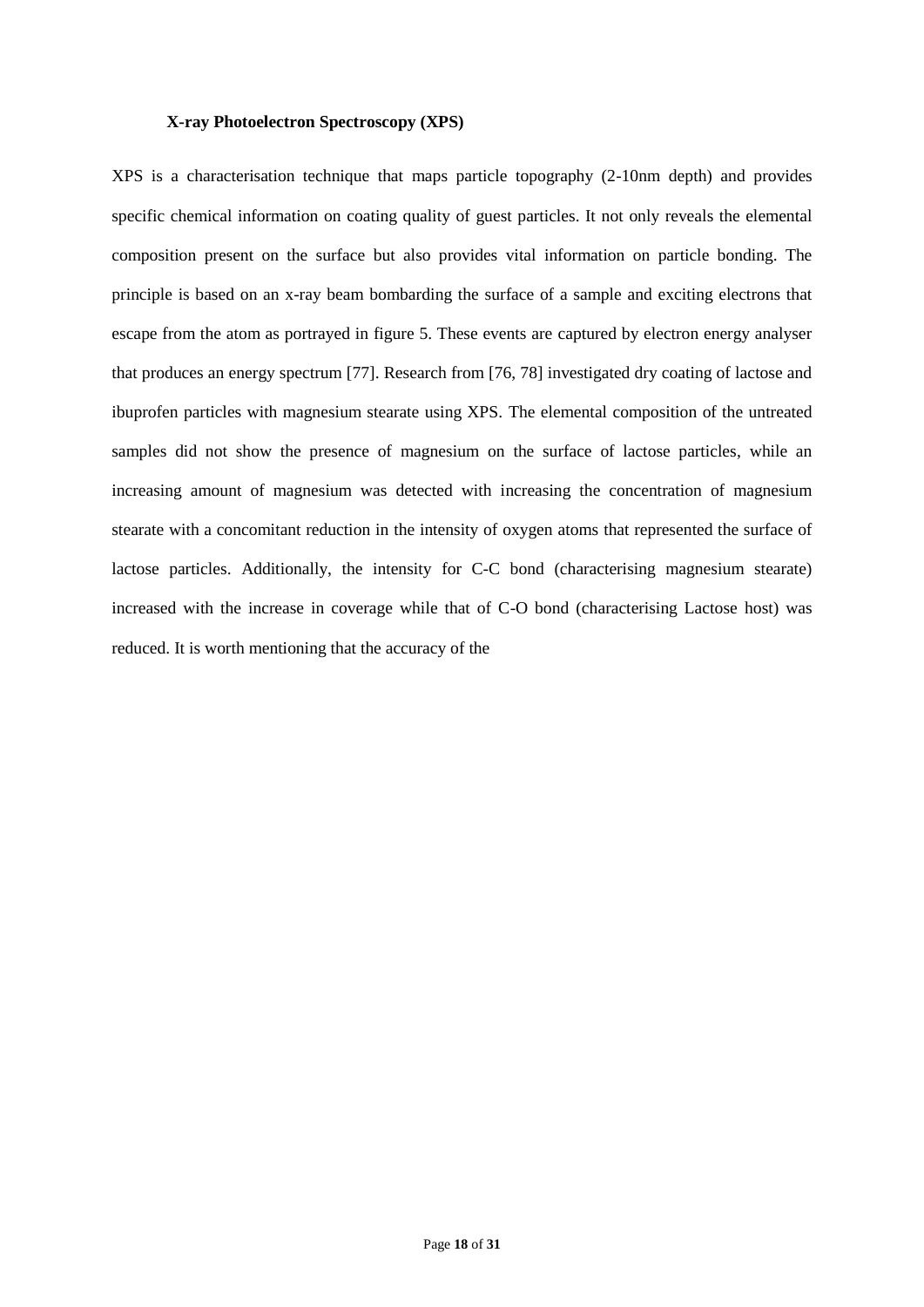

Figure 5: Schematic diagram showing the XPS process, whereby the sample surface is bombarded with an x-ray beam resulting in the excitation of electrons from the atom. The electron energies are detected and converted to an XPS spectrum for the sample.

technique is limited since the guest particles occupy up to 2nm of the guest surface whereas the surface mapping penetrates up to 10nm of the particle surface. Nevertheless, this technique can be used to distinguish changes in surface morphology upon dry coating and provides a reasonable quantitative estimate of surface loading of the guest particles [77, 78].

# **Time- of -flight secondary ion mass spectrometry (TOF-SIMS)**

TOF-SIMS is an analytical method that is used for surface profiling and provides chemical information pertinent to elemental, isotopic and molecular structure of the first 1-2 monolayers of small particles [76]. The basic principle of TOF-SIMS is based on energy rich ion beam bombarding the primary targeted atom that generates a secondary ion on the surface of the sample which in turn is detected by a mass spectrometer [79]. TOF-SIMS signal mapping for both lactose (host) and functionalised lactose (with magnesium stearate) upon dry coating was investigated by [76]. Initial experiments focused on extracting individual mass spectra for both the host as well as the guest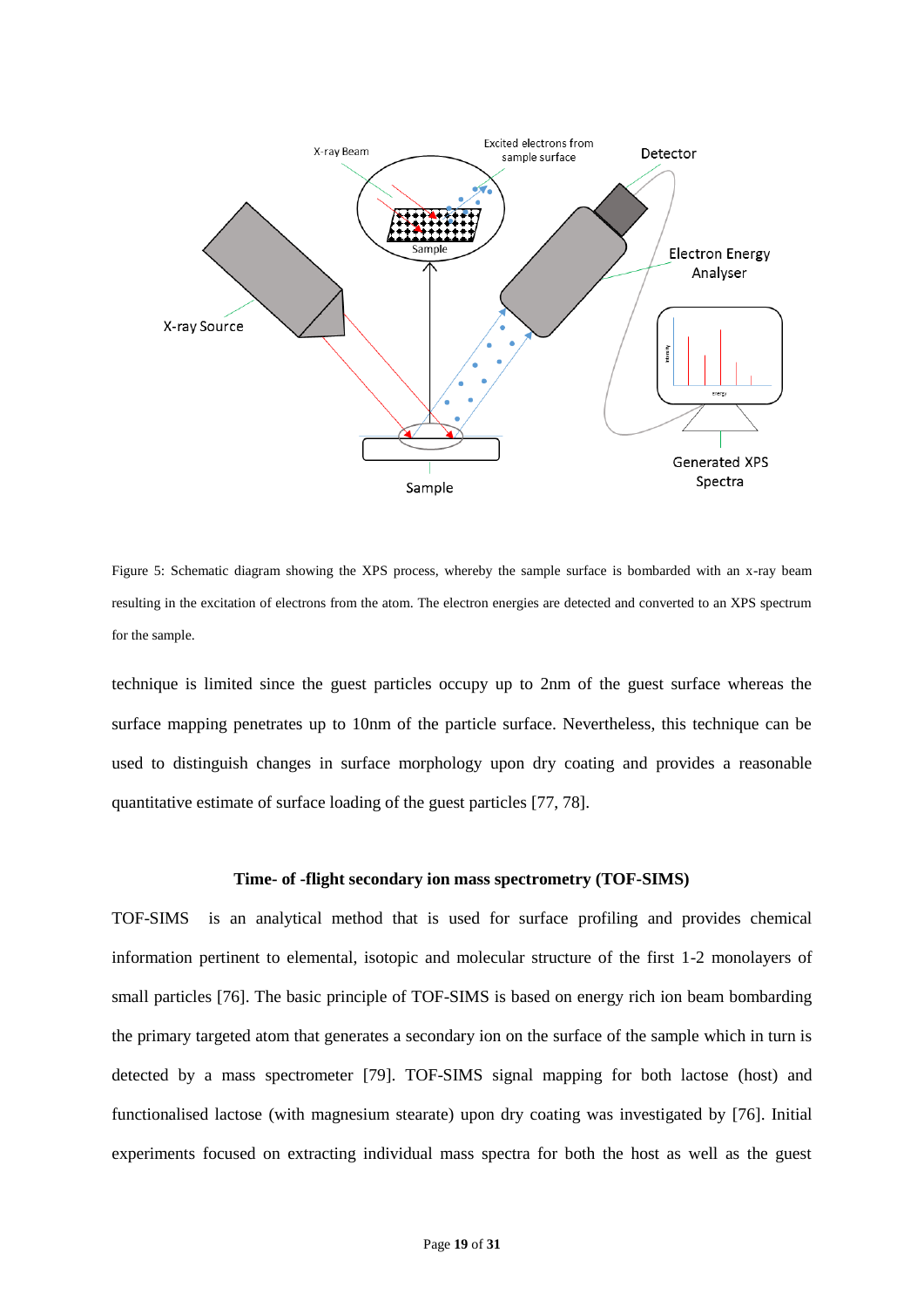particles (for e.g.,  $C_6H_{11}O_5$  ring to represent lactose and magnesium signals to represent magnesium stearate). Uncoated lactose particle signal map revealed the ring  $(C_6H_{11}O_5)$  for lactose, however, when magnesium stearate was adsorbed to the surface of lactose by dry coating, the signal map showed an increase in the density of magnesium signal with increase in the concentration of magnesium stearate (with a concurrent reduction in the density of signal for  $C_6H_{11}O_5$ ). One of the key outcomes from these studies was the application of TOF-SIMS to quantify the percentage of guest material that provides optimal surface coverage thereby significantly influencing the resultant functionality of the dry coated particles [76]. Additionally, TOF-SIMS was investigated to profile surface coating of ibuprofen host particles with magnesium stearate that was used to improve lubrication, compressibility and flowability of cohesive ibuprofen [78].

#### **Scanning Electron Microscopy (SEM)**

SEM can be used to qualitatively determine particle morphology as well as the quality and extent of dry coating. It enables the investigation of the changes in particle size and shape which provides vital information on the suitability of processing technology (particle attrition – major or minor) as well as quality of the final finished product. SEM has been extensively utilised in multiple studies to evaluate the morphology of dry coated particles [19, 24, 29, 43, 61, 80]. SEM coupled with energy dispersive X-ray analysis (EDX) has been used for qualitative evaluation of coating efficiency [19, 61, 68]. The work from [61] using SEM to demonstrate the change in cohesiveness of powder upon dry coating revealed that the coating of fine particles over the host particles reduces particle agglomeration. Elemental mapping using SEM-EDX confirmed the deposition of fine leucine particles over potassium chloride host particles which were used as the basis for elucidating the enhancement of flowability of the resultant dry coated particles.

# **Fourier transform infrared spectroscopy (FTIR)**

FTIR spectrum usually represents the fingerprints of materials where absorption peaks represent the frequency of vibrations between the bonds within the molecule. Each spectrum is formed when the energy absorbed from a particular frequency of infrared radiation leads to the excitation of a specific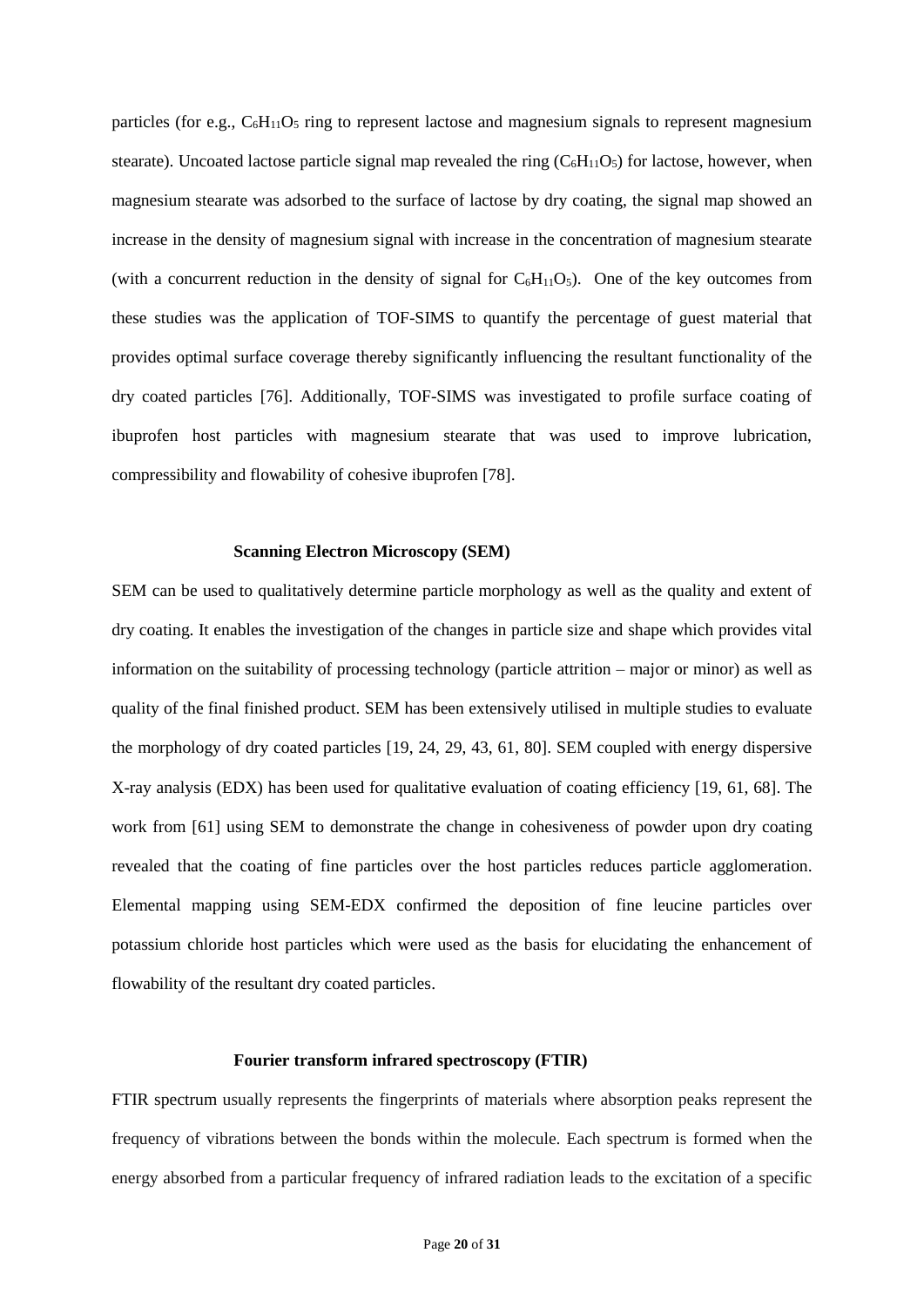bond within the molecule to a higher state of vibration by stretching or bending. Specific bonds can easily be identified at different spectral regions and the peak size in each spectrum is a direct indication of the amount of material available within the sample [81, 82] [29, 83]. Pfeffer and coworker [23] used FTIR spectrum to identify the chemical reaction upon dry coating using MAIC where model host (corn-starch or cellulose) and guest (silica) particles upon dry coating resulted in the reduction of the intensity of FTIR spectra of OH group. This reduction in surface OH group intensity was attributed to the reaction between acidic silanol group (-Si(OH)-) on the surface of silica and the neutral hydroxyl groups on corn-starch/cellulose surfaces forming hydrophobic (-O-) groups with a release of water molecule.

#### **Specific surface area**

Determination of specific surface area of powder is carried out according to USP <846> using gas (nitrogen) adsorption followed by quantitative analysis of the amount of adsorbed gas using BET theory (Brunauer, Emmett and Teller) [60]. Dry coating of particles results in changes in particle surface characteristics which in turn influences the total surface area [76]. A study evaluating the reduction in specific surface area upon mechanofusion of lactose host particles with (0.5% and 1% ) magnesium stearate was attributed to the reduction in surface asperities (irregularities) of lactose where magnesium stearate (guest) fills the gap producing a smoother surface for the resultant composite particles (also supported by SEM images). The reduction in specific surface area varied according to the percentage of added magnesium stearate (MS); untreated (1.079 m<sup>2</sup>/g), at 0.5% MS (0.826); 1% MS, (0.77) and at 5% MS (0.913). This technique also enabled the determination of the optimal percentage of MS to produce complete coverage. An increase in specific surface area with 5% MS indicated that the amount of MS was greater than that was needed for complete surface coverage of the host [76].

## **Surface free energy**

The total surface energy is the sum of dispersive and specific surface energies with the former related to van der Waals forces that are universally to all particles surfaces. The specific surface energy on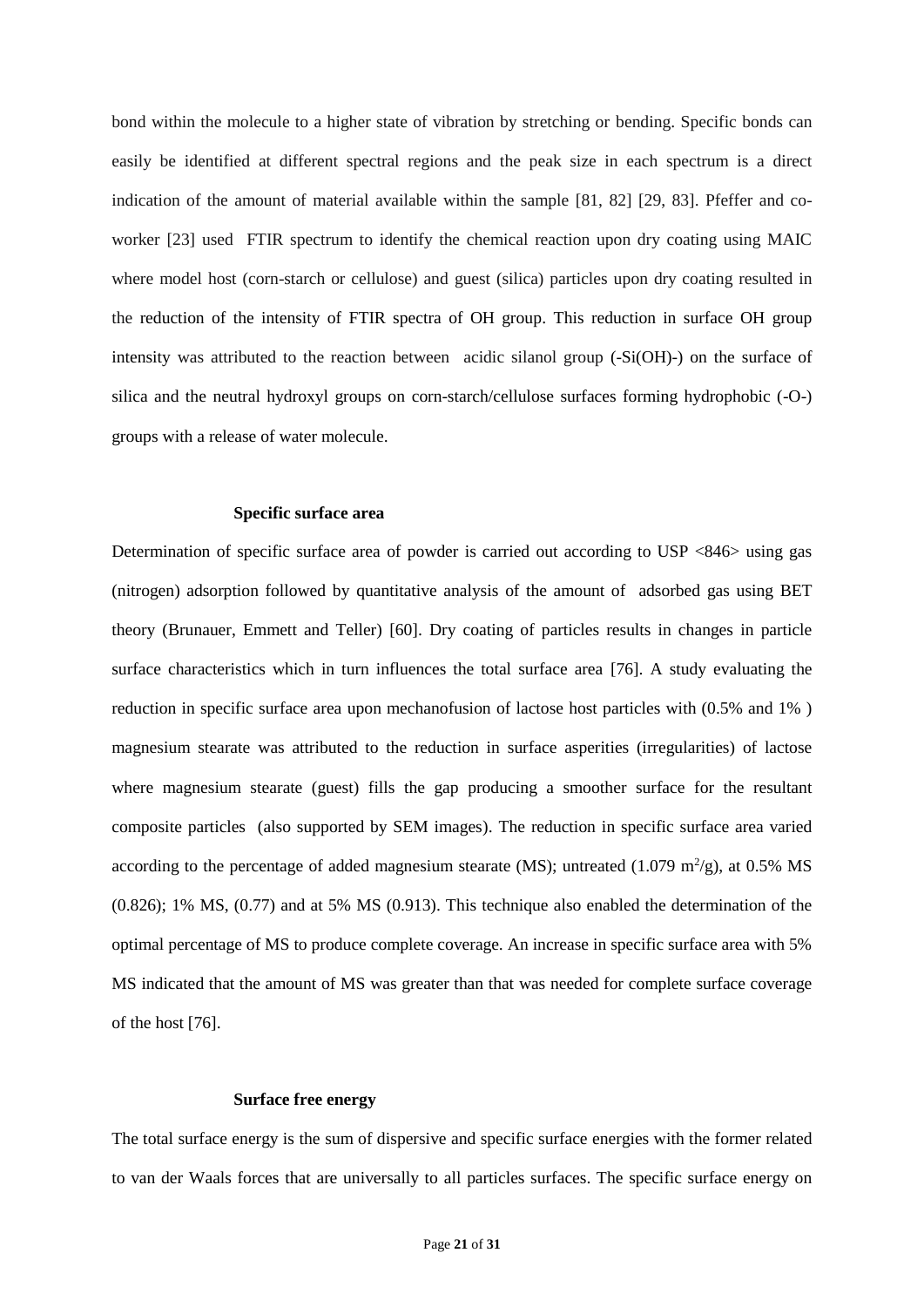the other hand relates to the interactions including polar, acid-base, hydrogen or ionic bonding. Inverse Gas Chromatography (IGC) was used to study the changes in surface energy of dry coated particles [11, 80]. It enabled the evaluation of changes in surface energy upon dry coating and its resultant effect on particle functionality such as enhancement of flowability [80]. The method developed by [80] using IGC was used to compare dry coated lactose (with magnesium stearate) using mechanofusion with regular mixing in turbula blender. Hepatane, octane and nonane were used to determine the non-polar (dispersive) surface energy whereas dichlormethane and ehtylacetate were used as solvents to evaluate the polar (specific) surface energy. The results revealed that the total surface energy of lactose with 5% magnesium stearate was significantly lower following dry coating compared with conventional mixing which provided the evidence for the enhancement of flowability and dispersibility of dry coated mixture compared to conventionally mixed powder blend. Additionally, AFM (atomic force microscopy) and contact angle methods were used to determine the free surface energy [80]. The use of atomic force microscopy (AFM) to study particle properties such as surface roughness provided the evidence for flowability enhancement as dry coating of sub-micron particles with nano particles showed an increase in roughness which reduced the contact area between particles [11, 24, 65]. Chen and colleagues [11] used images from AFM to estimate the interparticulate adhesion. Saharan [54] reported the use of AFM to investigate the increase in affinity of guest API (zanamivir) to Lactose (host) when the molecular arrangement in zanamivir changed from crystalline to amorphous form.

#### **Numerical Simulation using DEM (Discrete Element Method)**

Numerical simulation of dry powder coating devices has been reported [23, 84, 85]. Chen and coworkers [84] conducted numerical simulation for mechanofusion using DEM to visualise air flow pattern and dynamics of the systems, and offered an understanding of the influence of various operating parameters on the resultant particle characteristics. Similarly, a three-dimensional DEM was used to study the compression and shear forces involved in theta composer [27]. It was found that the shear force and hence coating is proportional to the speed of the rotor tip and mixing time but inversely proportional to the distance between the rotor and the wall. In another study by Nakamura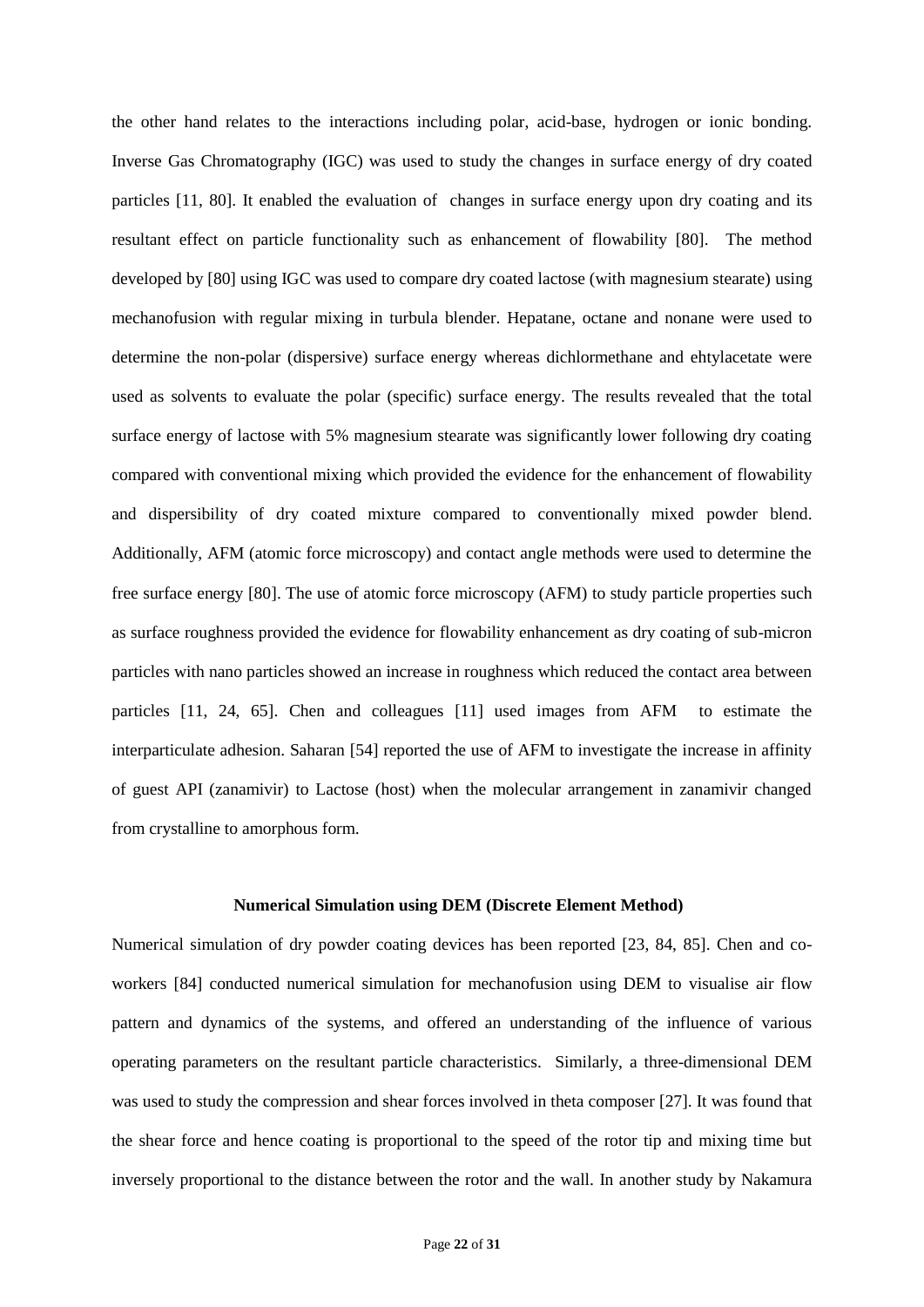and colleagues [86] numerical simulation of dry coating in RFB (rotating fluidised bed) using DEM-CFD (Discrete Elemental Modelling coupled with Computational Fluid Dynamics) enabled the researchers to simulate the three-dimensional fluidization of particles within the system. Mass distribution was visualised and the effect of different processing parameters were also investigated. The results were used to provide additional evidence of the coating process using RFB compared with conventional fluidised bed. Recently [87] a hybrid DEM with PBM (population balanced modelling) was employed to develop a better understanding of the mixing process using conventional mixers. DEM simulation provides information at particle level including its velocity, while PBM is a reflection of blending dynamics affecting the mixing process which includes RSD (relative standard deviation) and blend composition.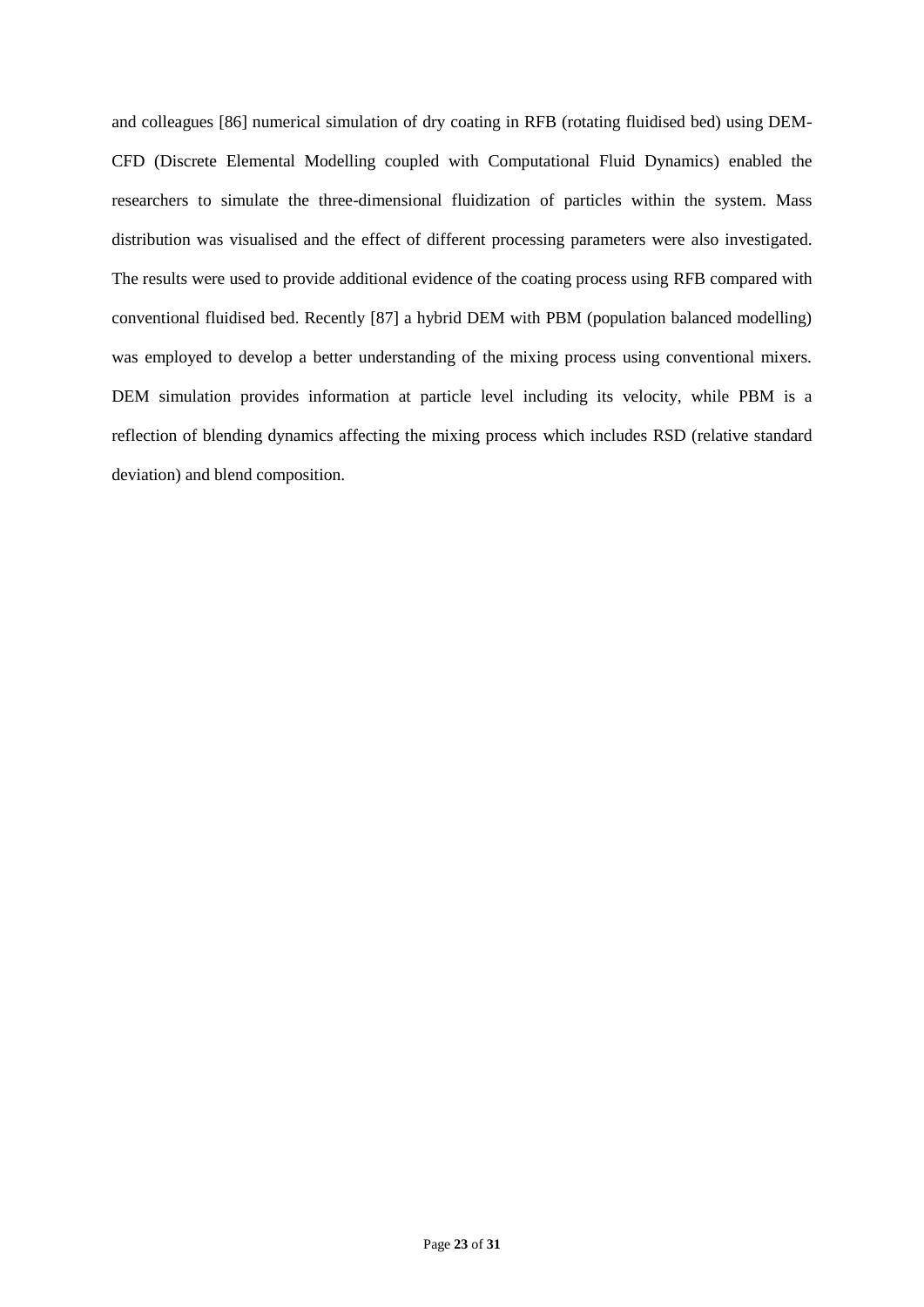Table 2: Summary of particle dynamics and surface profiling techniques for dry coated composite particles highlighting the

used techniques, their advantages and limitations

| Technique   | <b>Advantages</b>                                                                                                                                                                                          | <b>Limitations</b>                                                                                                                                                                                                                                                                                                                                                                                                      | Reference            |
|-------------|------------------------------------------------------------------------------------------------------------------------------------------------------------------------------------------------------------|-------------------------------------------------------------------------------------------------------------------------------------------------------------------------------------------------------------------------------------------------------------------------------------------------------------------------------------------------------------------------------------------------------------------------|----------------------|
| <b>PEPT</b> | Quantitative<br>analysis<br>of<br>dynamics of the particles within<br>the dry coating device.<br>Can be used for opaque devices<br>entailing metals with multiphase<br>components                          | • High cost tag<br>• Could not fit all dry coating devices<br>• Requires specialised personnel                                                                                                                                                                                                                                                                                                                          | [88]                 |
| <b>RPT</b>  | Quantitative<br>analysis<br>of<br>$\bullet$<br>dynamics of the particles within<br>the dry coating device.                                                                                                 |                                                                                                                                                                                                                                                                                                                                                                                                                         | $[75]$               |
| <b>XPS</b>  | Elemental analysis of upper<br>most layer 2-10nm<br>High accuracy and specificity                                                                                                                          | • The depth up to 10nm allows for lower<br>layer to be detected therefore no precise<br>quantification<br>• Distinctive<br>differences<br>in<br>elemental<br>composition between guest and host is<br>prerequisite to enable the identification of<br>the coat<br>• High cost tag<br>• Requires specialised personnel<br>• Not suitable for thermolabile material<br>· Slight contaminations might alter the<br>results | [77,<br>78,<br>89]   |
| TOF-SIMS    | Elemental<br>analysis<br>and<br>quantification of upper<br>most<br>layer 2-5nm<br>Ultrahigh<br>sensitivity<br>and<br>specificity<br>Very small sample size                                                 | • High cost tag<br>• Requires specialised personnel particularly<br>for interpretation and analysis of data<br>· Slight contaminations might alter the<br>results                                                                                                                                                                                                                                                       | $[78,$<br>79,<br>89] |
| <b>SEM</b>  | Qualitative analysis of the extent<br>of coating<br>Particle<br>attrition<br>could<br>be<br>detected.<br>Simple<br>techniques<br>when<br>compared to XPS and TOF-<br><b>SIMS</b><br>Very small sample size | • Requires conditioning for the sample by<br>coating to enhance the conductivity.                                                                                                                                                                                                                                                                                                                                       | [61]                 |
| <b>FTIR</b> | Identify physical or chemical<br>bonding between host and guest<br>particles by changes in the<br>intensity of specific spectra                                                                            | • Requires specialised personnel to analyse<br>spectra                                                                                                                                                                                                                                                                                                                                                                  | [29, 83]             |
| <b>BET</b>  | Identify the reduction in specific<br>surface area upon coating. Used<br>to identify optimum percentage<br>of guest material to produce<br>complete coverage.                                              | • Not suitable for thermolabile material.<br>• Require conditioning for the sample                                                                                                                                                                                                                                                                                                                                      | $[60]$               |
| <b>IGC</b>  | Identify the change in surface<br>energy (dispersive and specific)<br>upon coating.<br>Good for thermolabile material                                                                                      | • Requires specialised personnel to analyse<br>results<br>• High price tag                                                                                                                                                                                                                                                                                                                                              | [11, 80]             |
| <b>AFM</b>  | Determine surface roughness at<br>$\bullet$<br>submicron level.<br>Can be used to determine<br>surface energy, enhancement in<br>flowability and particle affinity.                                        | • Requires specialised personnel to analyse<br>results<br>· Only for small particle size (submicron<br>host and nano scale guest)<br>• High price tag                                                                                                                                                                                                                                                                   | [11, 54]             |
| <b>DEM</b>  | Numerical<br>simulation<br>of<br>particles within the device to<br>understand the dynamics of the                                                                                                          | • Requires specialised personnel<br>· Extensive research owing to the big<br>difference between guests to host particles                                                                                                                                                                                                                                                                                                | [23,<br>84,<br>85]   |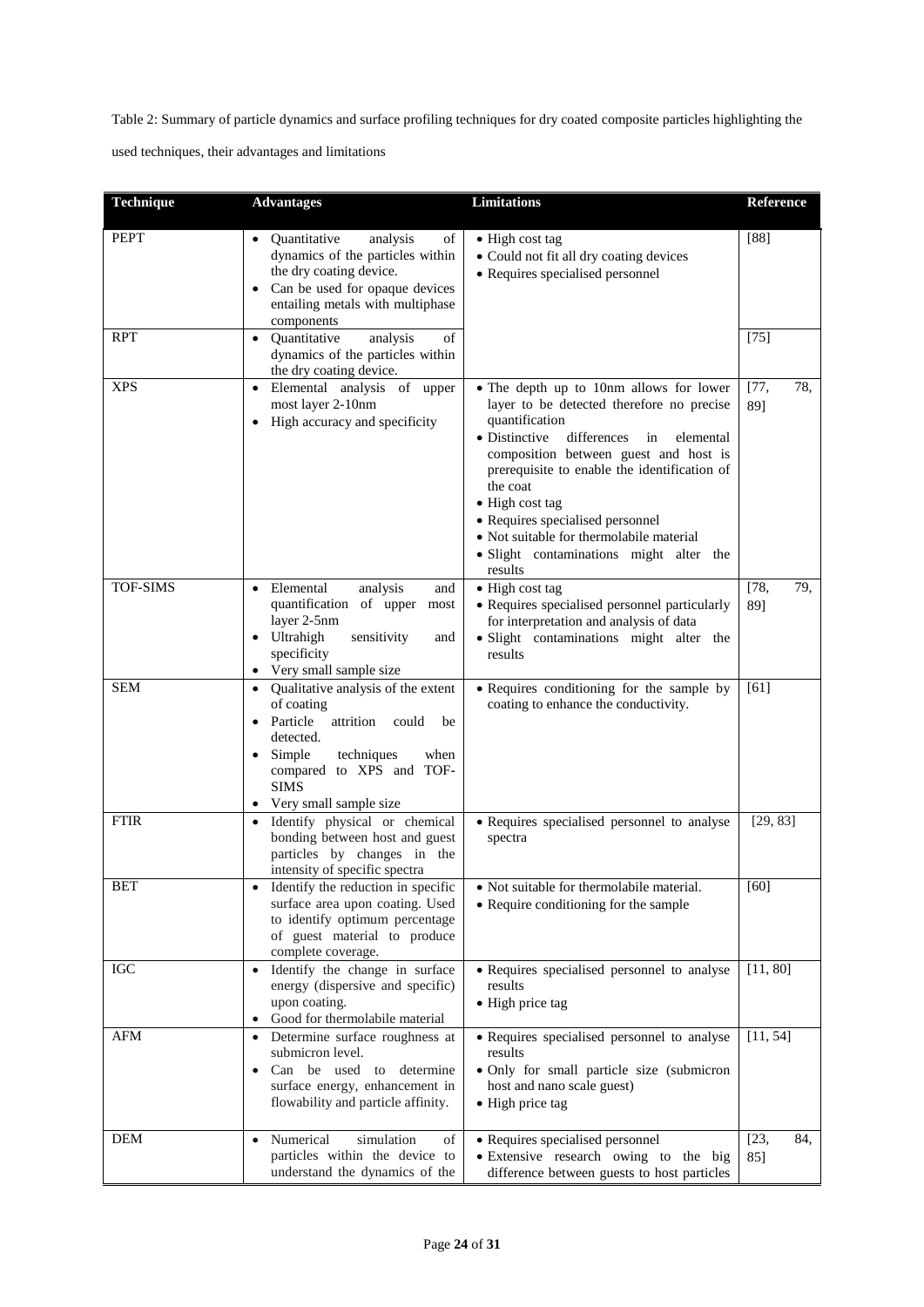#### **Conclusion**

Dry powder coating is an emerging technique in pharmaceutical and chemical industries with diverse applications. A one step process produces composite particles with improved functionalities. The gap in this domain is due to the lack of user friendly processing equipment and characterisation techniques that enable understanding of the process and evaluation of the resultant functionalities. In this review, key characterisation techniques were addressed and adapted to understand particle functionalities to discuss coating performance. The knowledge of characterisation technique will enable formulators and researchers to select the optimal method for their formulation. The use of commonly employed flowability characterisation techniques like angle of repose, bulk and tapped densities are still of value for screening changes in flowability. However, emerging techniques such as aeration, shear cell test and particle size analyses for dispersibility provide an added value of enabling the quantitative analysis of the extent of dry coating necessary to achieve the target functionality. Complete coverage may not be required for specific functionalities as in the case such as flowability, dispersibility, and fluidisability. Hence correlating functionality assessment with the degree of coating should be targeted in formulation optimisation. Also, processing conditions could vary according to the desired functionality and physical properties of components. Therefore, advanced surface profiling techniques like XPS, TOF-SEMS, AFM, BET and SEM contribute to better understanding of the mechanism of coating. Evaluating the changes in surface energy, area and elemental analysis will facilitate formulation and device performance optimisation.

# **Acknowledgement**

The authors would like to acknowledge Aston University overseas bursary scholarship for supporting Eman Dahmash during her doctoral studies.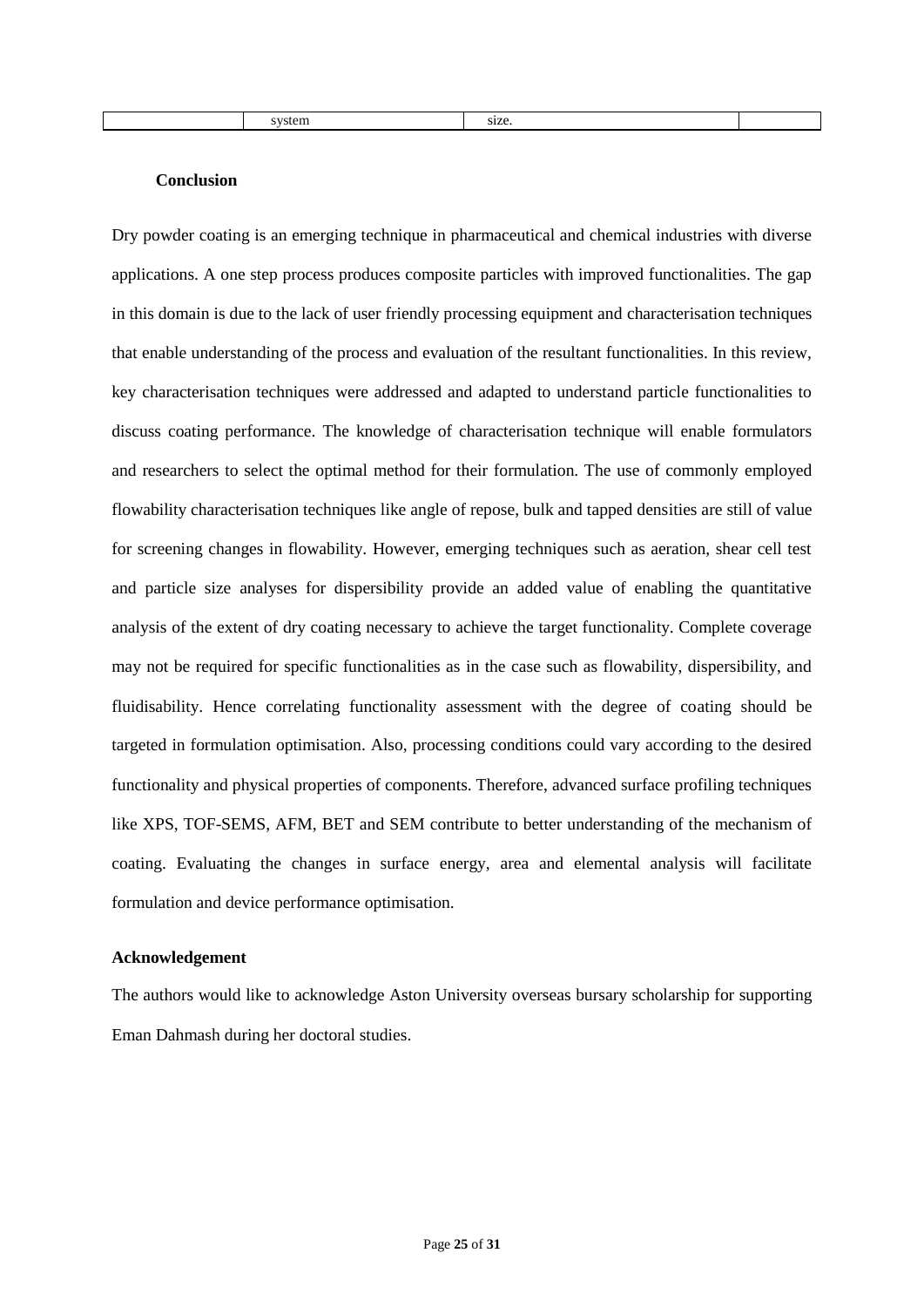# **References**

- 1. Stange, U. *et al.* (2014) Taste masking of naproxen sodium granules by fluid-bed coating*. Pharm Dev Technol*. 19, 137-47.
- 2. Almería, B. *et al.* (2011) A multiplexed electrospray process for single-step synthesis of stabilized polymer particles for drug delivery*. J.Control. Release*. 154, 203-210.
- 3. Jules, S.J. and Edith, M. (2004) A novel mechanism for spontaneous encapsulation of active agents: Phase inversion nanoencapsulation. In Carrier-based drug delivery. *American Chemical Society*, pp. 214-223.
- 4. El-Actsser, M. *et al.* (2001) Advances in emulsion polymerization for coatings applications: Latex blends and reactive surfactants*. J Coating. Technol*. 73, 51-63.
- 5. Dahmash, E.Z. and Mohammed, A.R. (2015) Functionalised particles using dry powder coating in pharmaceutical drug delivery: Promises and challenges*. Expert Opin. Drug Deliv*. 1-13.
- 6. Ishizaka, T. *et al.* (1988) Complexation of aspirin with potato starch and improvement of dissolution rate by dry mixing*. Chem Pharm Bull*. 36, 2562-2569.
- 7. Alderborn, G. and Nyström, C. (1996) Pharmaceutical powder compaction technology. *Edited by Gṟan Alderborn, Christer Nystrm*. Drugs and the pharmaceutical sciences: 71: New York : Marcel Dekker .
- 8. Alonso, M. and Alguacil, F. (1999) Dry mixing and coating of powders*. Rev Metalu*. 35, 315- 328.
- 9. Ramlakhan, M. *et al.* (2000) Dry particle coating using magnetically assisted impaction coating: Modification of surface properties and optimization of system and operating parameters*. Powder Technol*. 112, 137-148.
- 10. Yang, J. *et al.* (2005) Dry particle coating for improving the flowability of cohesive powders*. Powder Technol*. 158, 21-33.
- 11. Chen, Y. *et al.* (2010) Characterization of particle and bulk level cohesion reduction of surface modified fine aluminum powders*. Colloids Surf., A*. 361, 66-80.
- 12. Zhou, Q. *et al.* (2010) Effect of host particle size on the modification of powder flow behaviours for lactose monohydrate following dry coating*. Dairy Sci Technol*. 90, 237-251.
- 13. Mullarney, M.P. *et al.* (2011) Applying dry powder coatings*. Pharm Technol*. 35, 94-102.
- 14. Mullarney, M.P. *et al.* (2011) Applying dry powder coatings to pharmaceutical powders using a comil for improving powder flow and bulk density*. Powder Technol*. 212, 397-402.
- 15. Han, X. *et al.* (2013) Dry coating of micronized api powders for improved dissolution of directly compacted tablets with high drug loading*. Int J Pharm*. 442, 74-85.
- 16. Zhou, Q. *et al.* (2011) Effect of mechanical dry particle coating on the improvement of powder flowability for lactose monohydrate: A model cohesive pharmaceutical powder*. Powder Technol*. 207, 414-421.
- 17. Chen, Y. *et al.* (2007) Fluidization of coated group c powders*. AIChE J*. 54, 104-121.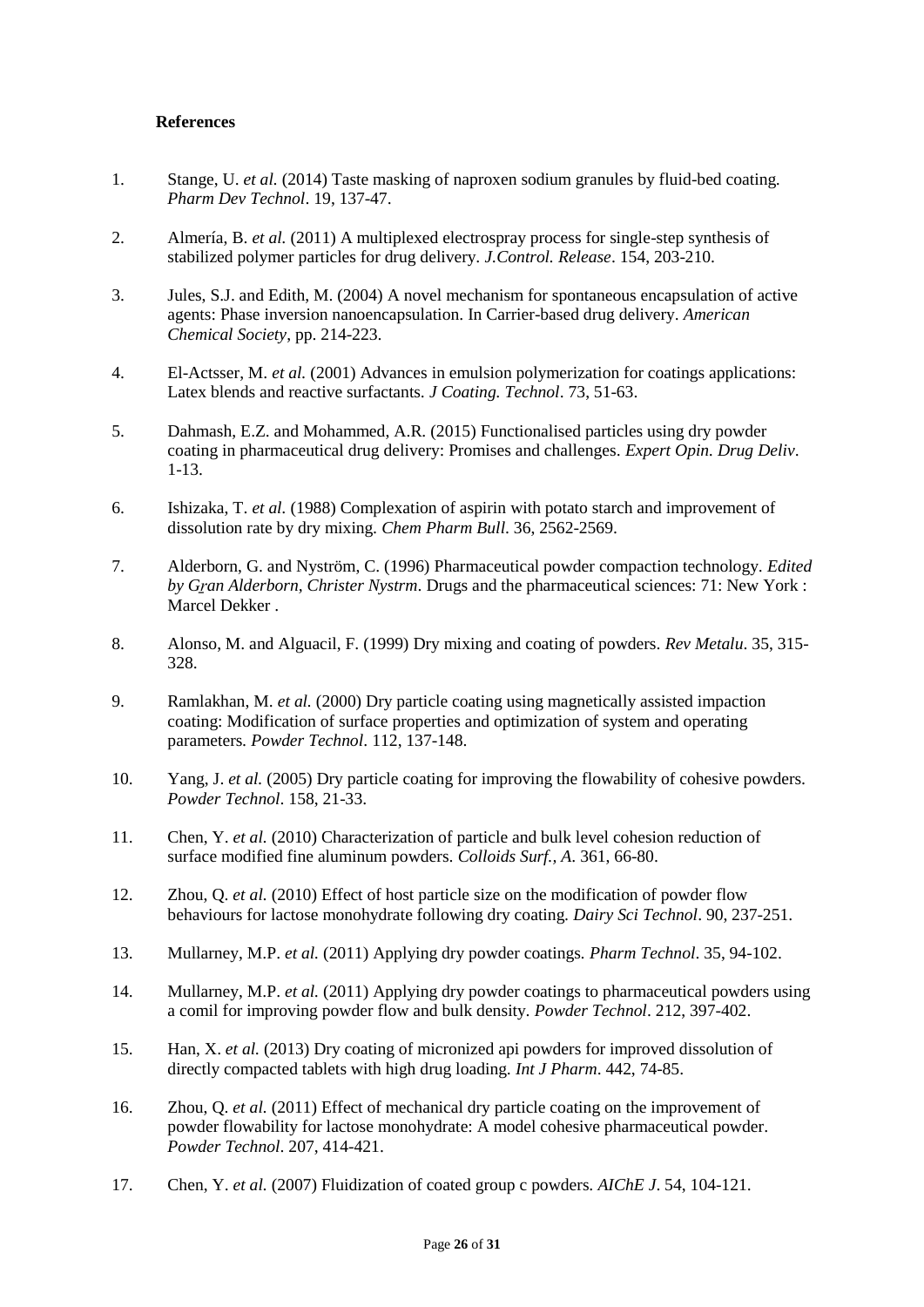- 18. Smikalla, M. *et al.* (2011) Impact of excipients on coating efficiency in dry powder coating*. Int J Pharm*. 405, 122-131.
- 19. Chen, Y. *et al.* (2009) Fluidized bed film coating of cohesive geldart group C powders*. Powder Technol*. 189, 466-480.
- 20. Jallo, L.J. *et al.* (2012) Improvement of flow and bulk density of pharmaceutical powders using surface modification*. Int J Pharm*. 423, 213-25.
- 21. Honda, H. *et al.* (1994) Preparation of monolayer particle coated powder by the dry impact blending process utilizing mechanochemical treatment*. Colloids Surf., A*. 82, 117-128.
- 22. Han, X. *et al.* (2011) Simultaneous micronization and surface modification for improvement of flow and dissolution of drug particles*. Int J Pharm*. 415, 185-195.
- 23. Pfeffer, R. *et al.* (2001) Synthesis of engineered particulates with tailored properties using dry particle coating*. Powder Technol*. 117, 40-67.
- 24. Zhou, Q.T. *et al.* (2010) Understanding the influence of powder flowability, fluidization and de-agglomeration characteristics on the aerosolization of pharmaceutical model powders*. Eur J Pharm Sci*. 40, 412-421.
- 25. Gera, M. *et al.* (2010) Mechanical methods for dry particle coating processes and their applications in drug delivery and development*. Recent Pat Drug Deliv Formul*. 4, 58-81.
- 26. Quevedo, J. *et al.* (2006) Fluidization of nanoagglomerates in a rotating fluidized bed*. AIChE J*. 52, 2401-2412.
- 27. Endoh, S. *et al.* (2004) Experimental and theoretical analysis of mechanical coating process of particles with the theta composer*. Chem Eng Commun*. 191, 1259-1270.
- 28. Koishi, M. Ishizaka, T. and Nakajima, T. (1984) Preparation and surface properties of encapsulated powder pharmaceuticals. In *Microencapsulation and artificial cells* (Chang, T.M.S., eds) pp259-262, Humana Press
- 29. Ishizaka, T. *et al.* (1989) Preparation of drug-diluent hybrid powders by dry processing*. J Pharm Pharmacol.* 41, 361-368.
- 30. Susana, L. *et al.* (2011) Development and characterization of a new thief sampling device for cohesive powders*. Int J Pharm*. 416, 260-267.
- 31. Muzzio, F.J. *et al.*(2003) Sampling and characterization of pharmaceutical powders and granular blends*. Int J Pharm*. 250, 51-64.
- 32. Prescott, J.K. and Garcia, T.P. (2001) A solid dosage and blend content uniformity troubleshooting diagram*. Pharm. Technol. 25,* 68-88.
- 33. Hancock, B.C. and Garcia-Munoz, S. (2012) How do formulation and process parameters impact blend and unit dose uniformity? Further analysis of the product quality research institute blend uniformity working group industry survey*. J Pharm Sci*. 102, 982-986.
- 34. Portillo, P.M. *et al.*(2008) Quality by design methodology for development and scale-up of batch mixing processes*. J Pharm Innov*. 3, 258-270.
- 35. Muzzio, F.J. *et al.* (1997) Sampling practices in powder blending*. Int J Pharm*. 155, 153-178.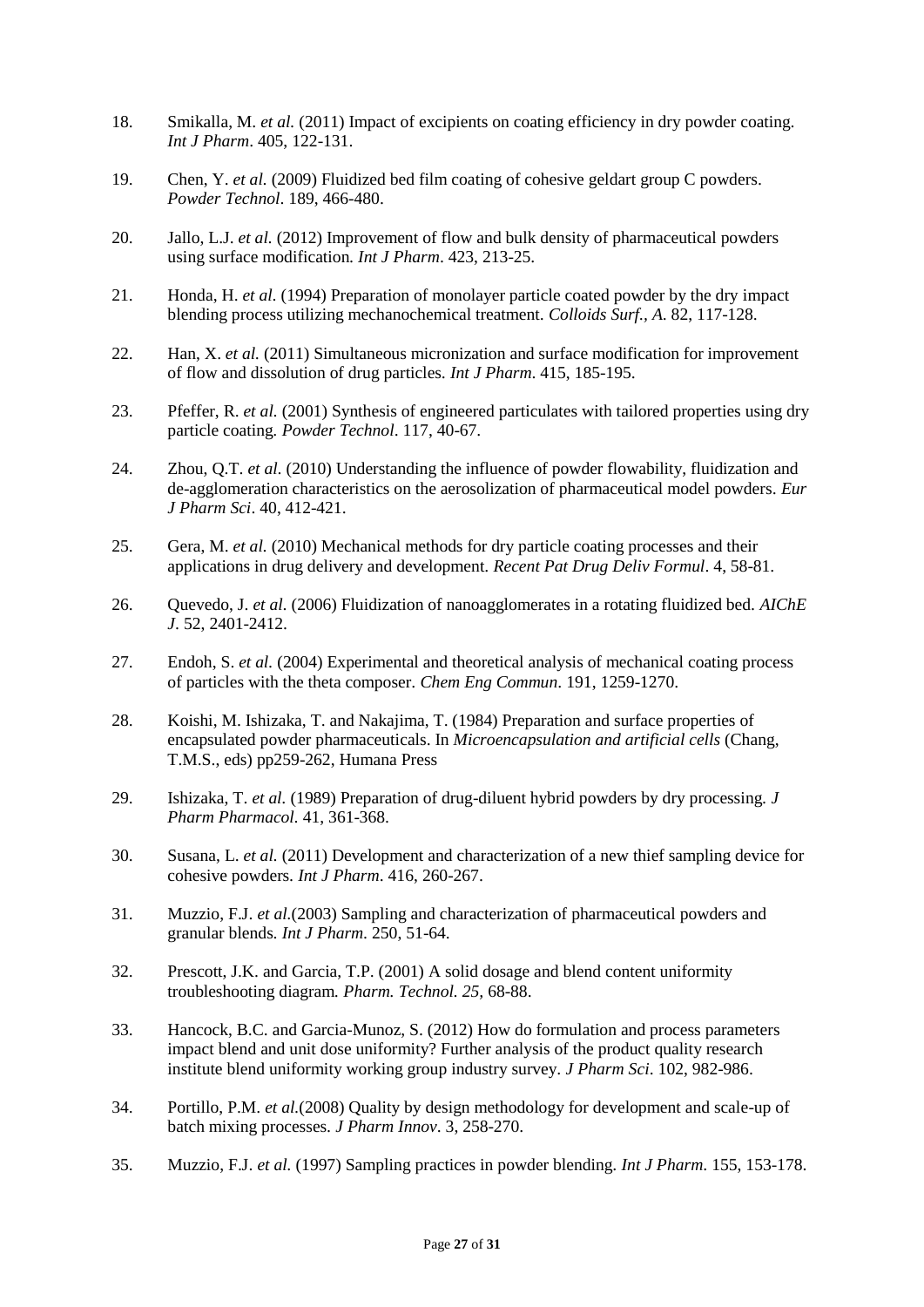- 36. Kræmer, J.*, et al.* (1999) Sampling bias in blending validation and a different approach to homogeneity assessment*. Drug Development & Industrial Pharmacy*. 25, 217.
- 37. Mahato, R.I. and Narang, A.S., eds (2012) *Pharmaceutical dosage forms and drug delivery*. Crc press pharmacy education series.
- 38. FDA. (2003) Guidance for industry: Powder blends and finished dosage units—stratified inprocess dosage unit sampling and assessment*. Pharmaceutical Manufacturing Handbook: Regulations and Quality.* Hoboken: Wiley.
- 39. Portillo, P.M. *et al.* (2006) Characterizing powder mixing processes utilizing compartment models*. Int J Pharm*. 320, 14-22.
- 40. Paul, E. L. Antimo-Obeng, V. A., and Kresta, S. M. eds. (2004) *Handbook of industrial mixing: Science and practice.* John Wiley and Sons-Interscience.
- 41. Bridgwater, J. (2012) Invited review: Mixing of powders and granular materials by mechanical means—a perspective*. Particuology*. 10, 397-427.
- 42. Boehm, G. *et al.*(2003) The use of stratified sampling of blend and dosage units to demonstrate adequacy of mix for powder blends*. PDS J Pharm Sci Tech*. 57, 59-74.
- 43. Zhou, Q.T. *et al.* (2010) Improving aerosolization of drug powders by reducing powder intrinsic cohesion via a mechanical dry coating approach*. Int. J. Pharm.* 394, 50-59.
- 44. Ghoroi, C. *et al.* (2013) Dispersion of fine and ultrafine powders through surface modification and rapid expansion*. Chem Eng Sci*, 85, 11-24.
- 45. Zhou, Q.T. and Morton, D.A. (2012) Drug–lactose binding aspects in adhesive mixtures: Controlling performance in dry powder inhaler formulations by altering lactose carrier surfaces*. Advanced drug delivery reviews*. 64, 275-284.
- 46. Zhou, Q.T. *et al.* (2013) Effect of surface coating with magnesium stearate via mechanical dry powder coating approach on the aerosol performance of micronized drug powders from dry powder inhalers*. AAPS PharmSciTech*. 14, 38-44.
- 47. Song, M. and De Villiers, M.M. (2004) Effect of a change in crystal polymorph on the degree of adhesion between micronized drug particles and large homogenous carrier particles during an interactive mixing process*. Pharm Dev Technol*. 9, 387-398.
- 48. Nystrom, C. and Westerberg, M. (1986) The use of ordered mixtures for improving the dissolution rate of low solubility compounds*. J Pharm Pharmacol*. 38, 161-165.
- 49. Stewart, P. and Alway, B. (1995) Aggregation during the dissolution of diazepam in interactive mixtures*. Particul Sci Technol*. 13, 213-226.
- 50. Du, J.P. and Hoag, S.W. (2003) Characterization of excipient and tableting factors that influence folic acid dissolution, friability, and breaking strength of oil- and water-soluble multivitamin with minerals tablets*. Drug Dev Ind Pharm*. 29, 1137-1147.
- 51. Nagai, Y. *et al.* (2006) Improvement in dissolution property of poorly water-soluble drugs by using mechanofusion system*. J Soc Powder Technol*. 43, 20-27
- 52. Shaw, L.R. *et al.* (2005) The effect of selected water-soluble excipients on the dissolution of paracetamol and ibuprofen*. Drug Dev Ind Pharm*. 31, 515-525.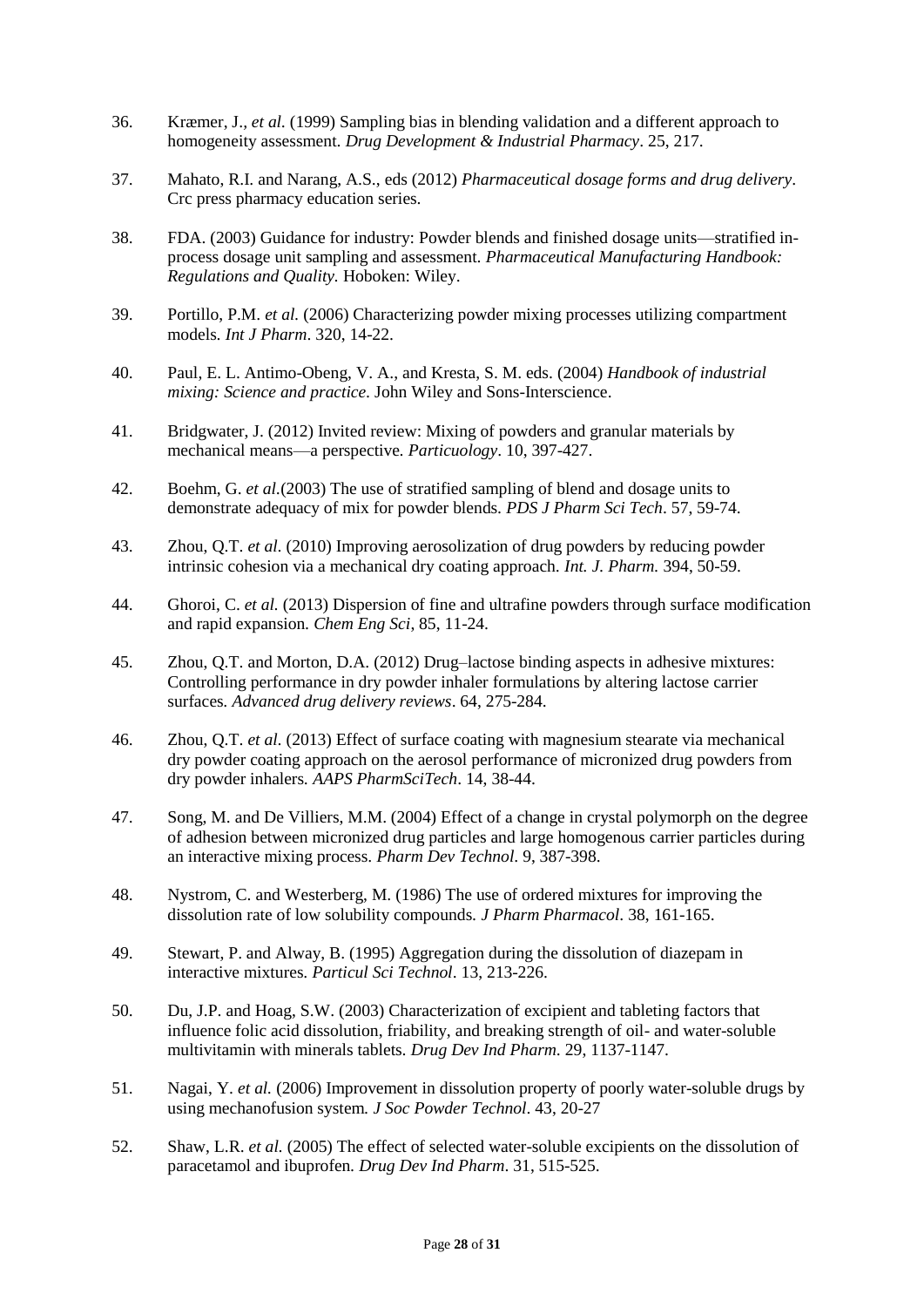- 53. Saharan, V.A. and Choudhury, P.K. (2011) Dissolution rate enhancement of gliclazide by ordered mixing*. Acta pharmaceutica (Zagreb, Croatia)*. 61, 323-34.
- 54. Saharan, V.A. *et al.* (2008) Ordered mixing: Mechanism, process and applications in pharmaceutical formulations*. Asian J Pharm Sci*. 3, 240-259.
- 55. Ouabbas, Y. *et al.* (2007) Effect of mechanical dry coating on the flowability and the wettability of silica gel powder*. Proceedings XI° Congrès de la Société Française de Génie des Procédés. Saint Etienne, 96, 2-910239-70-5*. 96.
- 56. Supabphol, R. and Stewart, P.J. (1996) Aggregation during the dissolution of diazepam in interactive and granulated mixtures*. Pharm Pharmacol Commun*. 2, 233-236.
- 57. Allahham, A. and Stewart, P.J. (2007) Enhancement of the dissolution of indomethacin in interactive mixtures using added fine lactose*. Eur. J.Pharm. Biopharm:* 67, 732-742.
- 58. Westerberg, M. and Nystrom, C. (1993) Physicochemical aspects of drug release .17. The effect of drug surface-area coverage to carrier materials on drug dissolution from ordered mixtures*. Int J Pharm*. 90, 1-17.
- 59. Qu, L. *et al.* (2014) Investigation of the potential for direct compaction of a fine ibuprofen powder dry-coated with magnesium stearate*. Drug DevInd Pharm*. 41, 1-13.
- 60. USP-29. The United States Pharmacopeia : The National Formulary : USP 29 NF 24 : *By authority of the united states pharmacopeial convention, inc. Meeting at washington, d.C., march 22-24, 2009/prepared by the committee of revision and published by the board of trustees*. 2009: /Rockville, Md. : United States Pharmacopeial Convention, 2006. 32nd revision.
- 61. Ghoroi, C. *et al.* (2013) Dispersion of fine and ultrafine powders through surface modification and rapid expansion*. Chem Eng Sci*. 85, 11-24.
- 62. Geldart, D. *et al.* (2006) Characterization of powder flowability using measurement of angle of repose*. China Particuology*. 4, 104-107.
- 63. Castellanos, A. (2005) The relationship between attractive interparticle forces and bulk behaviour in dry and uncharged fine powders*. Adv in Phys*. 54, 263-376.
- 64. Ropero, J. *et al.* (2009) Near-infrared spectroscopy for the in-line characterization of powder voiding part i: Development of the methodology*. J Pharm Innov*. 4, 187-197.
- 65. Castellanos, A. (2005) The relationship between attractive interparticle forces and bulk behaviour in dry and uncharged fine powders*. Advances in Physics*. 54, 263-376.
- 66. Senthil, A. *et al.* (2011) Development and evaluation of orally disintegrating tablets of metoprolol tartarate by direct compression method using different diluents*. IRJP*. 2, 118-125.
- 67. Davé, R.N. *et al.* (2013) Special issue on pharmaceutical powders: Towards developing understanding of the influence of materials and processes on product performance*. Powder Technol*. 236, 1-4.
- 68. Ghoroi, C. *et al.*, (2013) Multi-faceted characterization of pharmaceutical powders to discern the influence of surface modification*. Powder Technol -Lausanne-*. 236, 63-74.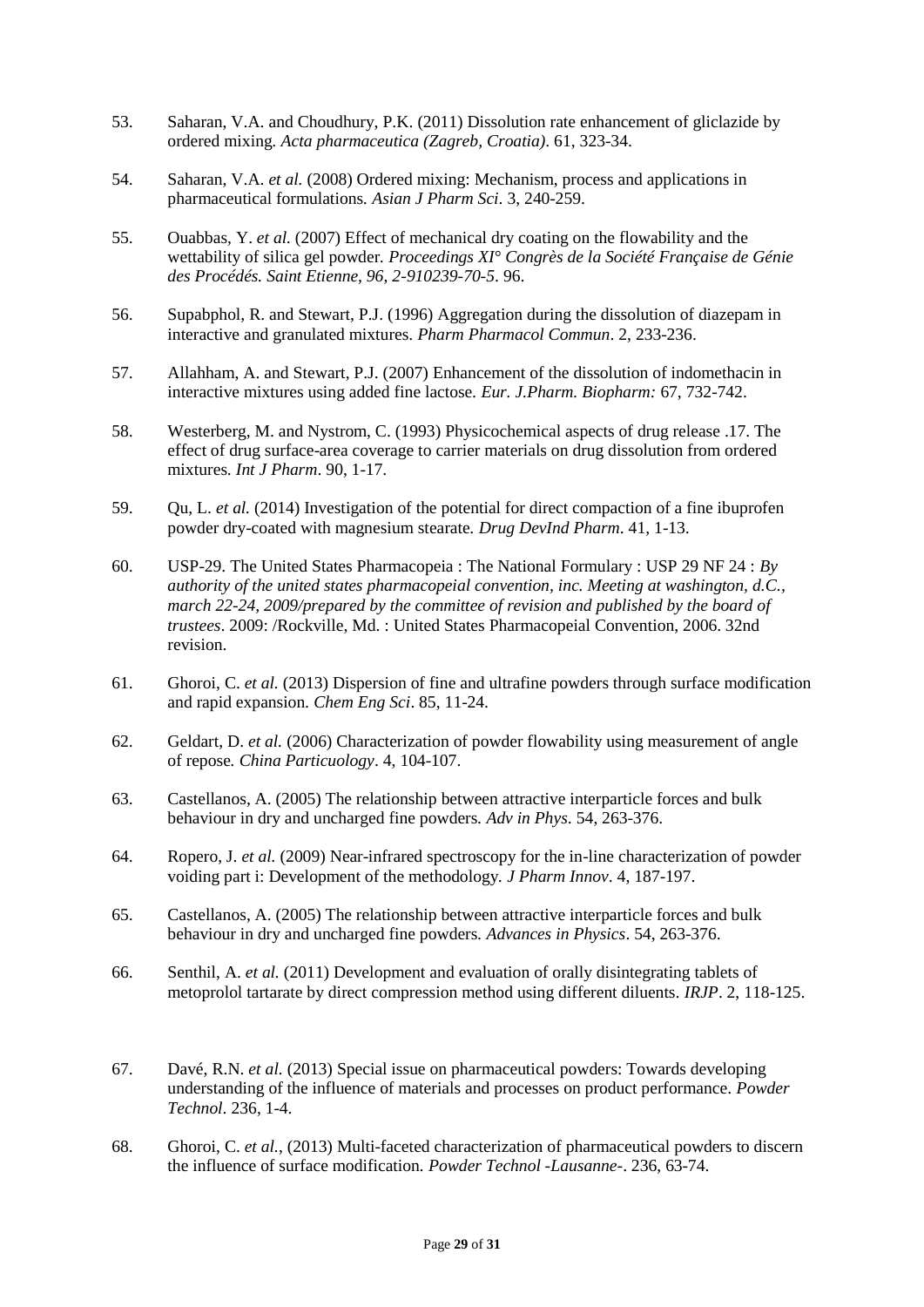- 69. Schwedes, J. (2003) Review on testers for measuring flow properties of bulk solids*. GM*. 5, 1- 43.
- 70. Shi, J. *et al.* (2015) The kinetics of de-agglomeration of magnesium stearate dry-coated salbutamol sulphate powders*. KONA Powder and Particle Journal*. 32, 131-142.
- 71. USP-35 (2011) The United States Pharmacopeia. Usp 35 : The national formulary. Nf 30 */ by authority of the united states pharmacopeial convention ; prepared by the council of experts and its expert committees*. Rockville, Md. : United States Pharmacopeial Convention, c2011.
- 72. BP (2012), The British pharmacopoeia 2012. London : Stationery Office, 2012.
- 73. Romero, A.J. *et al.* (1993) Monitoring crystal modifications in systems containing ibuprofen*. Int J. Pharm*. 99, 125-134.
- 74. Höckerfelt, M.H. *et al.* (2009) Dry mixing transformed micro-particles of a drug from a highly crystalline to a highly amorphous state*. Pharm Dev. Technol*. 14, 233-239.
- 75. Doucet, J. *et al.* (2008) An extended radioactive particle tracking method for systems with irregular moving boundaries*. Powder Technol*. 181, 195-204.
- 76. Zhou, Q.T. *et al.* (2011) Investigation of the extent of surface coating via mechanofusion with varying additive levels and the influences on bulk powder flow properties*. Int J Pharm*. 413, 36-43.
- 77. Gurker, N. *et al.* (1983) Imaging XPS—a new technique, i—principles*. Surf Interface Anal*. 5, 13-19.
- 78. Qu, L. *et al.* (2015) Investigation of the potential for direct compaction of a fine ibuprofen powder dry-coated with magnesium stearat *Drug Dev Ind Pharm*. 41, 825-837.
- 79. Stephan, T. (2001) Tof-sims in cosmochemistry*. Planetary and Space Science*. 49, 859-906.
- 80. Das, S.C. and Stewart, P.J. (2012) Characterising surface energy of pharmaceutical powders by inverse gas chromatography at finite dilution*. J Pharm Pharmacol*. 64, 1337-1348.
- 81. Watson, D.G. and Edrada-Ebel, R., eds (2012) *Pharmaceutical analysis : A textbook for pharmacy students and pharmaceutical.* Churchill Livingstone.
- 82. Bhalekar, M.R. *et al.* (2010) Synthesis of mcc-peg conjugate and its evaluation as a superdisintegrant*. AAPS PharmSciTech*. 11, 1171-8.
- 83. Khan, F.L.A. *et al.* (2008) Ftir study of hydrogen bonding interactions between alkyl esters and hexanol, p-cresol in carbon tetrachloride*. Indian J Pure AP Phy*. 46, 12-19.
- 84. Chen, W. *et al.* (2004) Numerical simulation of mechanofusion system*. Powder Technol*. 146, 121-136.
- 85. Portillo, P.M. *et al.* (2007) Hybrid dem-compartment modeling approach for granular mixing*. Aiche Journal*. 53, 119-128.
- 86. Nakamura, H. *et al.* (2006) Numerical simulation of film coating process in a novel rotating fluidized bed*. Chem Pharm Bull*. 54, 839-46.